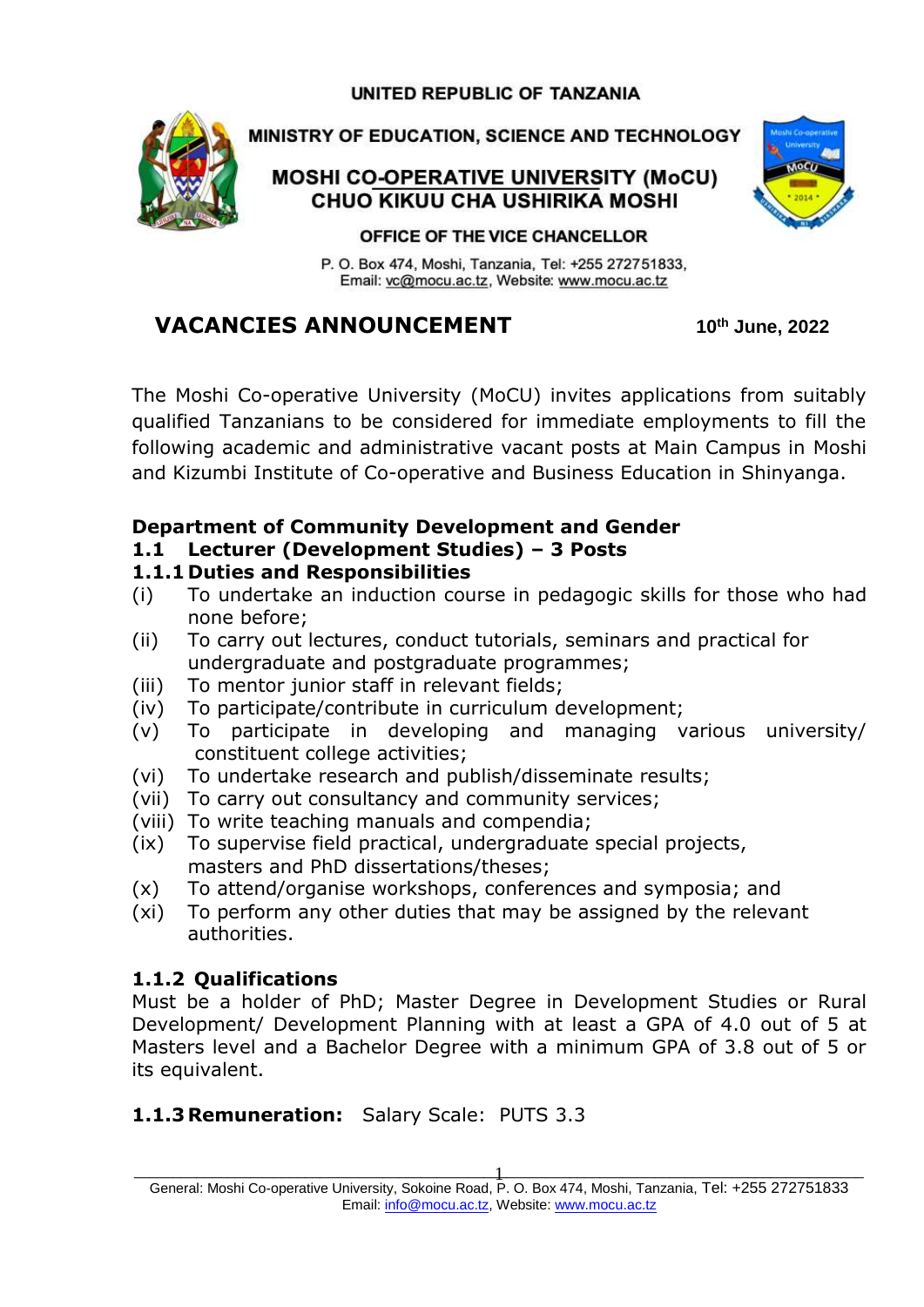## **1.2 Assistant Lecturer (Social work) – 1 Post**

## **1.2.1 Duties and Responsibilities**

- (i) To undergo an induction course in pedagogic skills for those who had none before;
- (ii) To carry out lectures, conduct tutorials, seminars and practical for undergraduate programmes;
- (iii) To prepare and present case studies;
- (iv) To conduct and publish/disseminate research results;
- (v) To recognize students having difficulties, intervene and provide help and support;
- (vi) To participate in consultancies and community services under supervision;
- (vii) To attend workshops, conferences and symposia and
- (viii) To perform any other duties that may be assigned by the relevant authorities.

## **1.2.2 Qualifications**

Must be a holder of Master Degree in Social Work with at least a GPA of 4.0 out of 5 at Masters level and a Bachelor Degree with a minimum GPA of 3.8 out of 5 or its equivalent.

**1.2.3Remuneration:** Salary Scale: PUTS 2.1

## **Department of Co-operative Development and Management**

#### **1.3 Assistant Lecturer (Co-operatives) – 2 Posts**

#### **1.3.1 Duties and Responsibilities**

- (i) To undergo an induction course in pedagogic skills for those who had none before;
- (ii) To carry out lectures, conduct tutorials, seminars and practical for undergraduate programmes;
- (iii) To prepare and present case studies;
- (iv) To conduct and publish/disseminate research results;
- (v) To recognize students having difficulties, intervene and provide help and support;
- (vi) To participate in consultancies and community services under supervision;
- (vii) To attend workshops, conferences and symposia and
- (viii) To perform any other duties that may be assigned by the relevant authorities.

## **1.3.2 Qualifications**

Must be a holder of Master Degree in Co-operative/ Master of cooperative & Community Development with at least a GPA of 4.0 out of 5 at Masters level and a Bachelor Degree with a minimum GPA of 3.8 out of 5 or its equivalent.

## **1.3.3 Remuneration:** Salary Scale: PUTS 2.1

 $\overline{\phantom{a}}$  , and the contract of the contract of  $\overline{\phantom{a}}$  , and  $\overline{\phantom{a}}$  , and  $\overline{\phantom{a}}$  , and  $\overline{\phantom{a}}$  , and  $\overline{\phantom{a}}$  , and  $\overline{\phantom{a}}$  , and  $\overline{\phantom{a}}$  , and  $\overline{\phantom{a}}$  , and  $\overline{\phantom{a}}$  , and  $\overline{\phantom{a$ General: Moshi Co-operative University, Sokoine Road, P. O. Box 474, Moshi, Tanzania, Tel: +255 272751833 Email: [info@mocu.ac.tz,](mailto:info@mocu.ac.tz) Website[: www.mocu.ac.tz](http://www.mocu.ac.tz/) 2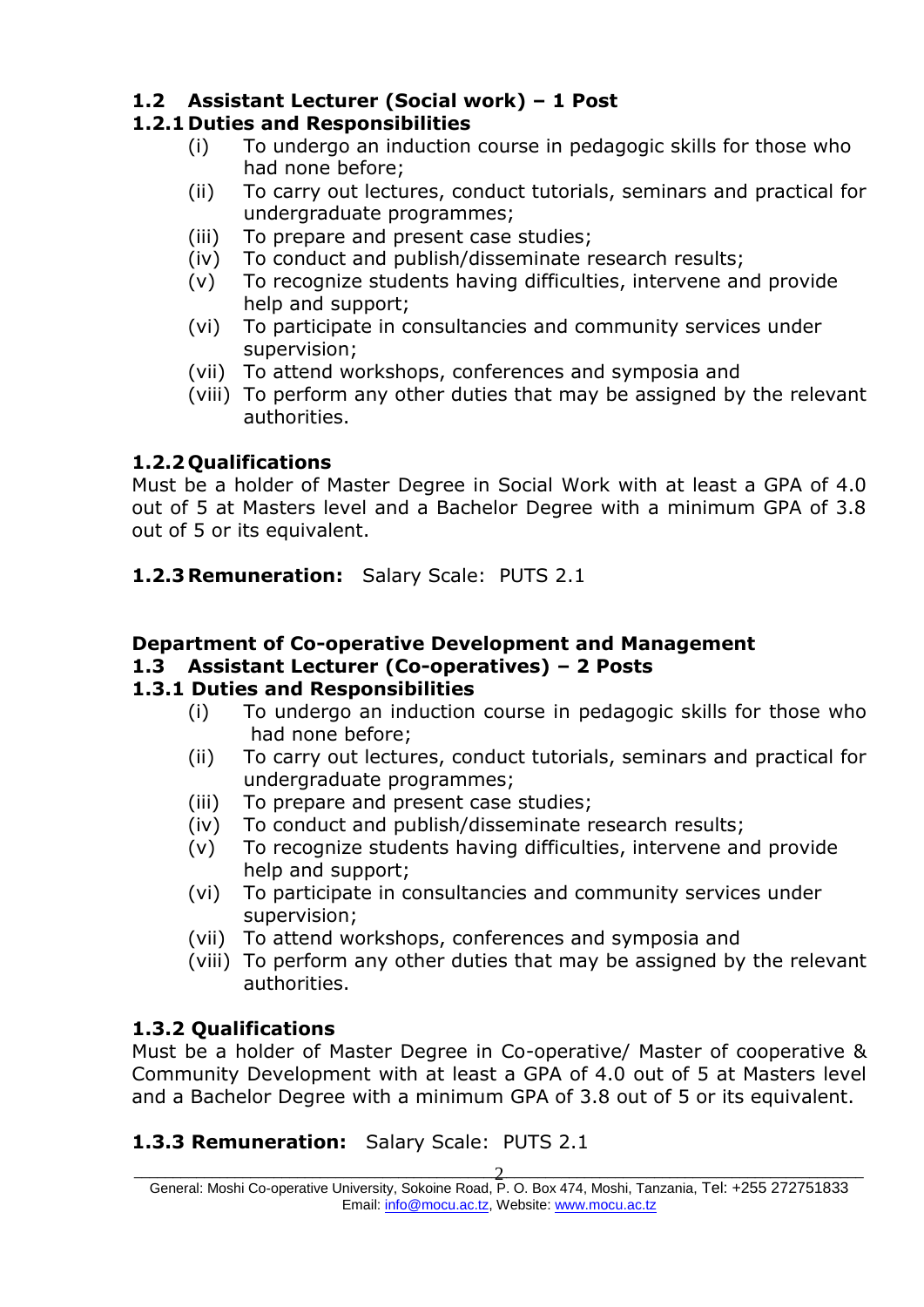## **1.4 Assistant Lecturer (Project Planning) – 1 Post**

#### **1.4.1 Duties and Responsibilities**

- (i) To undergo an induction course in pedagogic skills for those who had none before;
- (ii) To carry out lectures, conduct tutorials, seminars and practical for undergraduate programmes;
- (iii) To prepare and present case studies;
- (iv) To conduct and publish/disseminate research results;
- (v) To recognize students having difficulties, intervene and provide help and support;
- (vi) To participate in consultancies and community services under supervision;
- (vii) To attend workshops, conferences and symposia and
- (viii) To perform any other duties that may be assigned by the relevant authorities.

#### **1.4.2 Qualifications**

Must be a holder of Master Degree in Project Planning/Project Management/ Project Management and Evaluation with at least a GPA of 4.0 out of 5 at Masters level and a Bachelor Degree with a minimum GPA of 3.8 out of 5 or its equivalent.

**1.4.3Remuneration:** Salary Scale: PUTS 2.1

#### **1.5 Tutorial Assistant (Co-operatives) – 1 Post**

#### **1.5.1 Duties and Responsibilities**

- (i) To undergo an induction course in pedagogic skills for those who had none before;
- (ii) Understudy senior members, including attending lectures and
- (iii) seminars, tutorials and practical training;
- (iv) Conduct tutorials, seminars and practicals;
- (v) Assist in research, consultancy and outreach activities;
- (vi) Perform any other duties that may be assigned by the relevant authorities.

#### **1.5.2 Qualifications**

Must be a holder of Bachelor Degree in Co-operative Management and Accounting with a minimum GPA of 3.8 out of 5 or its equivalent.

#### **1.5.3 Remuneration:** Salary Scale: PUTS 1.1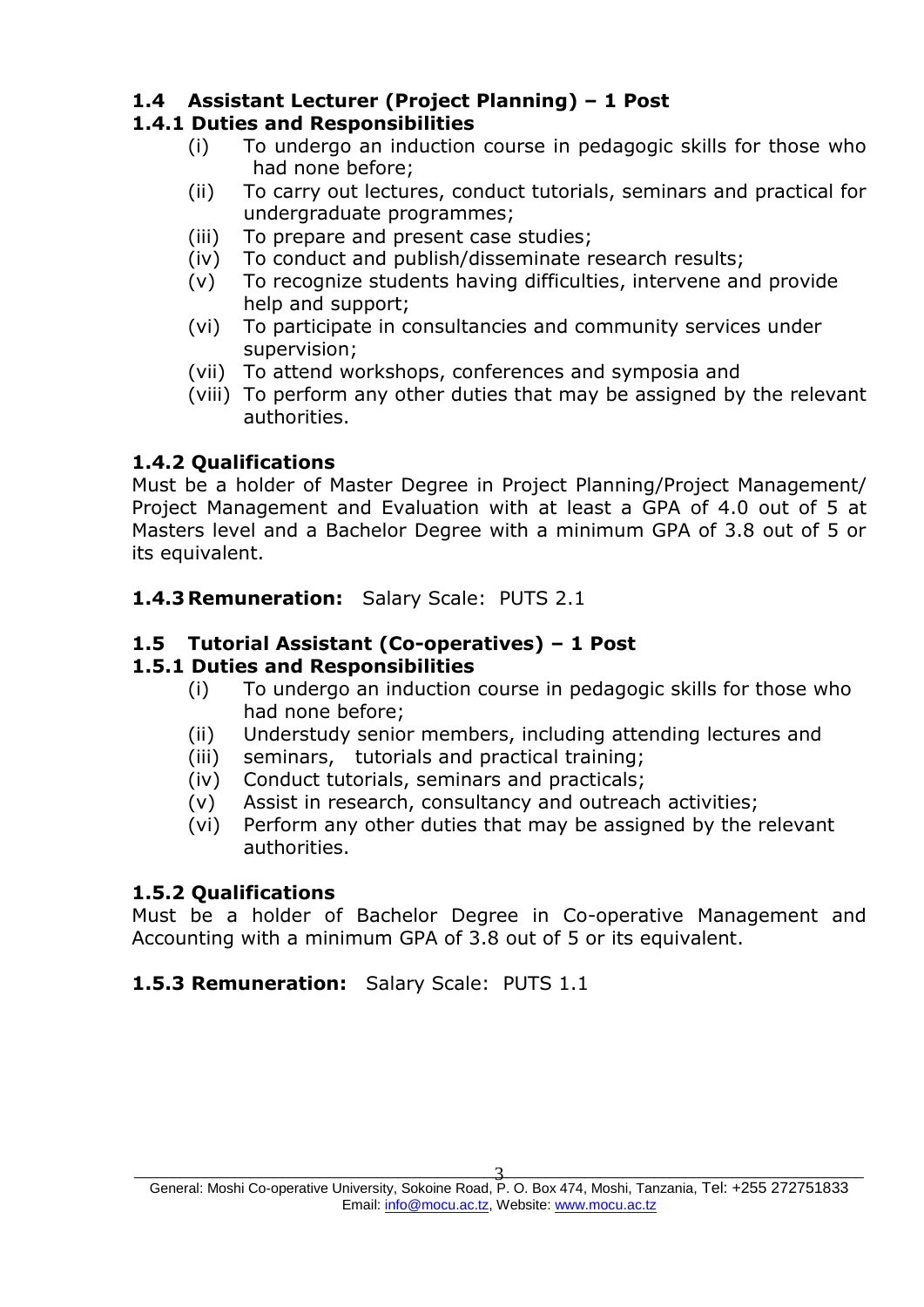## **Department of Economics and Statistics**

## **1.6 Lecturer (Economics - 1 Post**

#### **1.6.1 Duties and Responsibilities**

- (i) To undertake an induction course in pedagogic skills for those who had none before;
- (ii) To carry out lectures, conduct tutorials, seminars and practical for undergraduate and postgraduate programmes;
- (iii) To mentor junior staff in relevant fields;
- (iv) To participate/contribute in curriculum development;
- (v) To participate in developing and managing various university/ constituent college activities;
- (vi) To undertake research and publish/disseminate results;
- (vii) To carry out consultancy and community services;
- (viii) To write teaching manuals and compendia;
- (ix) To supervise field practicals, undergraduate special projects, masters and PhD dissertations/theses;
- (x) To attend/organise workshops, conferences and symposia; and
- (xi) To perform any other duties that may be assigned by the relevant authorities.

## **1.6.2 Qualifications**

Must be a holder of PhD; Master Degree in Economics with at least a GPA of 4.0 out of 5 at Masters level and a Bachelor Degree with a minimum GPA of 3.8 out of 5 or its equivalent

**1.6.3 Remuneration:** Salary Scale: PUTS 3.3

## **1.7 Assistant Lecturer (Agricultural Economics) – 1 Post**

## **1.7.1 Duties and Responsibilities**

- (i) To undergo an induction course in pedagogic skills for those who had none before;
- (ii) To carry out lectures, conduct tutorials, seminars and practical for undergraduate programmes;
- (iii) To prepare and present case studies;
- (iv) To conduct and publish/disseminate research results;
- (v) To recognize students having difficulties, intervene and provide help and support;
- (vi) To participate in consultancies and community services under supervision;
- (vii) To attend workshops, conferences and symposia and
- (viii) To perform any other duties that may be assigned by the relevant authorities.

## **1.7.2 Qualifications**

Must be a holder of Master Degree in Agricultural Economics with at least a GPA of 4.0 out of 5 at Masters level and a Bachelor Degree with a minimum GPA of 3.8 out of 5 or its equivalent.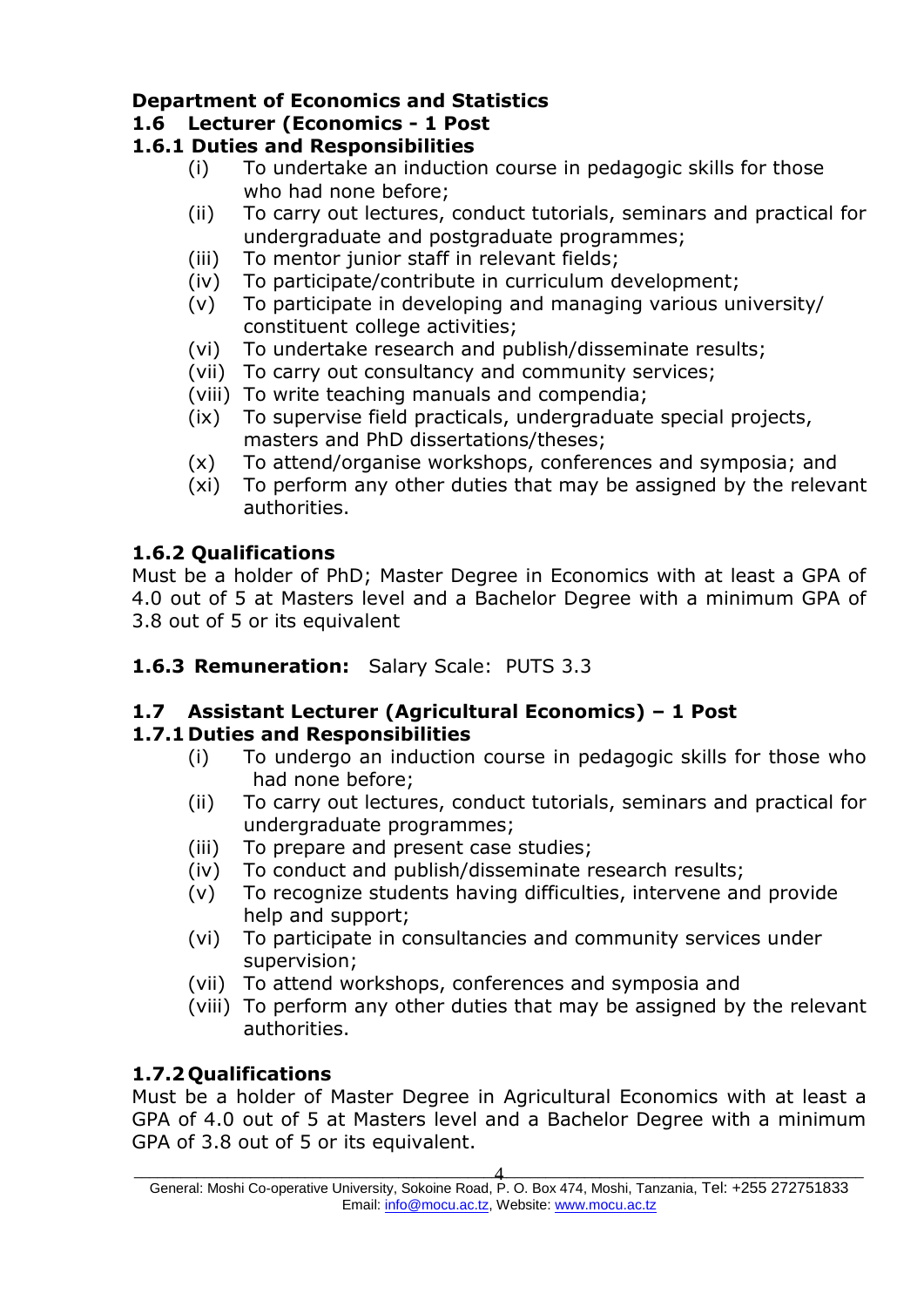## **1.7.3Remuneration:** Salary Scale: PUTS 2

## **1.8 Assistant Lecturer (Statistics) – 1 Post**

## **1.8.1 Duties and Responsibilities**

- (i) To undergo an induction course in pedagogic skills for those who had none before;
- (ii) To carry out lectures, conduct tutorials, seminars and practical for undergraduate programmes;
- (iii) To prepare and present case studies;
- (iv) To conduct and publish/disseminate research results;
- (v) To recognize students having difficulties, intervene and provide help and support;
- (vi) To participate in consultancies and community services under supervision;
- (vii) To attend workshops, conferences and symposia and
- (viii) To perform any other duties that may be assigned by the relevant authorities.

## **1.8.2 Qualifications**

Must be a holder of Master Degree in Statistics with at least a GPA of 4.0 out of 5 at Masters level and a minimum GPA of 3.8 out of 5 and a Bachelor Degree with a minimum GPA of 3.8 out of 5 or its equivalent.

**1.8.3Remuneration:** Salary Scale: PUTS 2

#### **1.9 Assistant Lecturer (Mathematics) – 1 Post**

#### **1.9.1 Duties and Responsibilities**

- (i) To undergo an induction course in pedagogic skills for those who had none before;
- (ii) To carry out lectures, conduct tutorials, seminars and practical for undergraduate programmes;
- (iii) To prepare and present case studies;
- (iv) To conduct and publish/disseminate research results;
- (v) To recognize students having difficulties, intervene and provide help and support;
- (vi) To participate in consultancies and community services under supervision;
- (vii) To attend workshops, conferences and symposia and
- (viii) To perform any other duties that may be assigned by the relevant authorities.

#### **1.9.2 Qualifications**

Must be a holder of Master Degree in Mathematics with at least a GPA of 4.0 out of 5 at Masters level and a Bachelor Degree with a minimum GPA of 3.8 out of 5 or its equivalent.

#### **1.9.3Remuneration:** Salary Scale: PUTS 2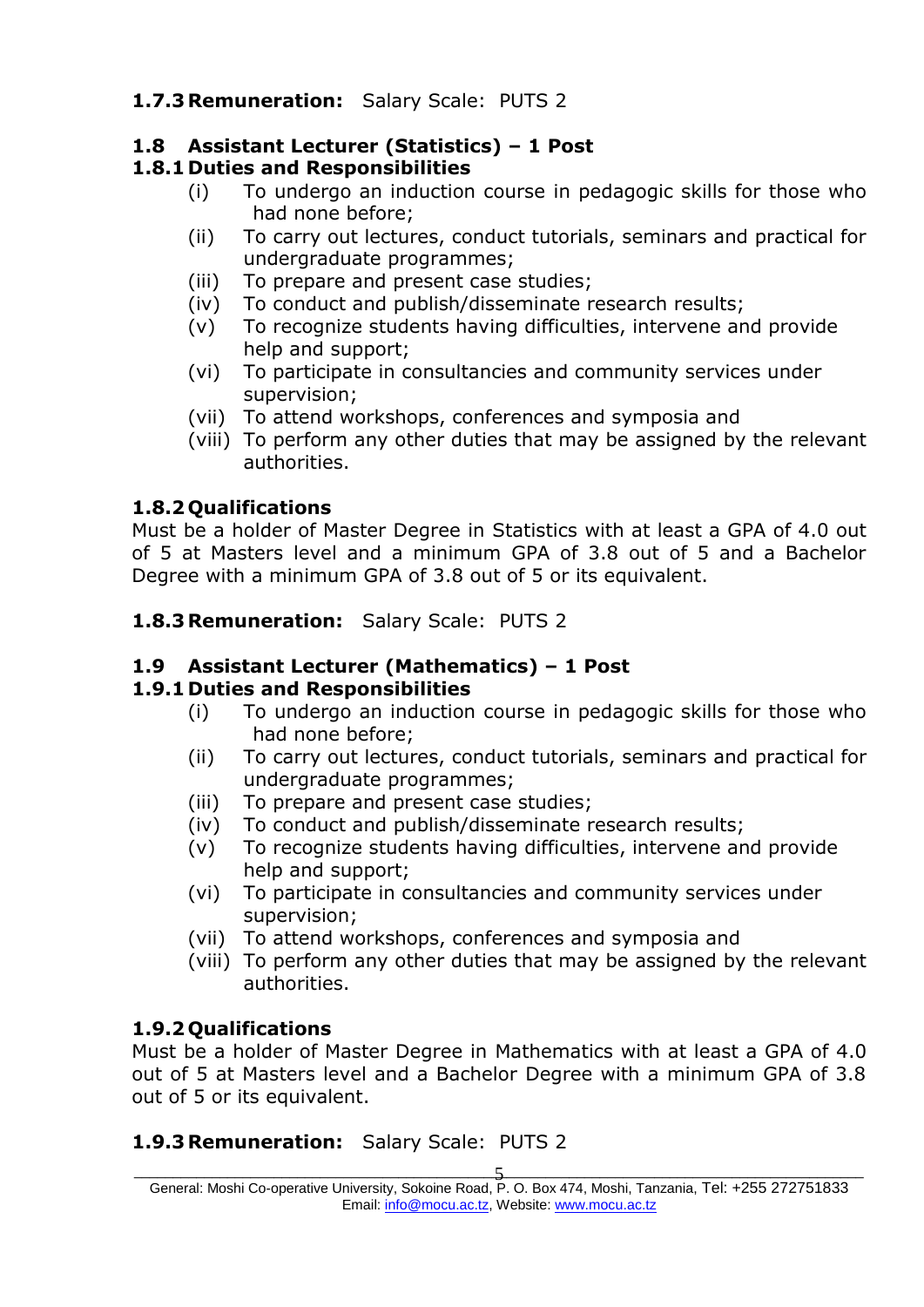## **1.10 Tutorial Assistant (Economics) - 1 Post**

## **1.10.1 Duties and Responsibilities**

- (i) To undergo an induction course in pedagogic skills for those who had none before;
- (ii) Understudy senior members, including attending lectures and seminars, tutorials and practical training;
- (iii) Conduct tutorials, seminars and practicals;
- (iv) Assist in research, consultancy and outreach activities;
- (v) Perform any other duties that may be assigned by the relevant authorities.

## **1.10.2 Qualifications**

Must be a holder of Bachelor Degree in Economics/Business Economics with a minimum GPA of 3.8 out of 5 or its equivalent.

#### **1.10.3 Remuneration:** Salary Scale: PUTS 1

#### **Department of Banking, Accounting and Finance**

#### **1.11 Assistant Lecturer (Taxation) – 1 Post**

#### **1.11.1 Duties and Responsibilities**

- (i) To undergo an induction course in pedagogic skills for those who had none before;
- (ii) To carry out lectures, conduct tutorials, seminars and practical for undergraduate programmes;
- (iii) To prepare and present case studies;
- (iv) To conduct and publish/disseminate research results;
- (v) To recognize students having difficulties, intervene and provide help and support;
- (vi) To participate in consultancies and community services under supervision;
- (vii) To attend workshops, conferences and symposia; and
- (viii) To perform any other duties that may be assigned by the relevant authorities.

#### **1.11.2 Qualifications**

Must be a holder of Master Degree in Taxation/ Accounting and Taxation with at least a GPA of 4.0 out of 5 and a Bachelor Degree with a minimum GPA of 3.8 out of 5 or its equivalent. Having a CPA is an added advantage.

**1.11.3 Remuneration:** Salary Scale: PUTS 2

#### **1.12 Assistant Lecturer (Accounting) - 2 Posts**

#### **1.12.1 Duties and Responsibilities**

- (i) To undergo an induction course in pedagogic skills for those who had none before;
- (ii) To carry out lectures, conduct tutorials, seminars and practical for undergraduate programmes;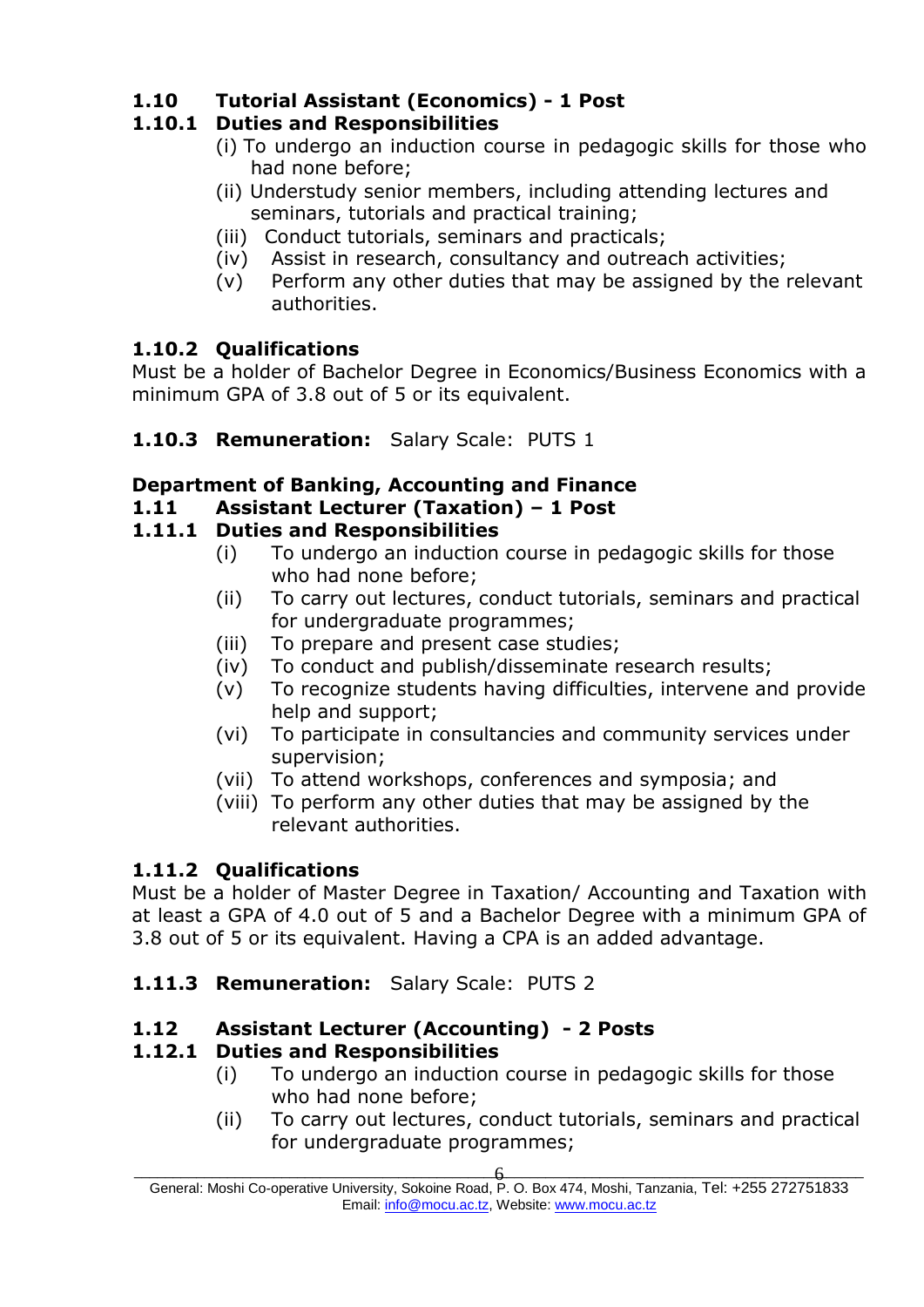- (iii) To prepare and present case studies;
- (iv) To conduct and publish/disseminate research results;
- (v) To recognize students having difficulties, intervene and provide help and support;
- (vi) To participate in consultancies and community services under supervision;
- (vii) To attend workshops, conferences and symposia; and
- (viii) To perform any other duties that may be assigned by the relevant authorities

## **1.12.2 Qualifications**

Must be a holder of Master Degree in Accounting with at least a GPA of 4.0 out of 5 at Masters level and a Bachelor Degree with a minimum GPA of 3.8 out of 5 or its equivalent. Having a CPA is an added advantage.

**1.12.3 Remuneration:** Salary Scale: PUTS 2

## **1.13 Assistant Lecturer (Finance) – 1 Post**

#### **1.13.1 Duties and Responsibilities**

- (i) To undergo an induction course in pedagogic skills for those who had none before;
- (ii) To carry out lectures, conduct tutorials, seminars and practical for undergraduate programmes;
- (iii) To prepare and present case studies;
- (iv) To conduct and publish/disseminate research results;
- (v) To recognize students having difficulties, intervene and provide help and support;
- (vi) To participate in consultancies and community services under supervision;
- (vii) To attend workshops, conferences and symposia; and
- (viii) To perform any other duties that may be assigned by the relevant authorities

#### **1.13.2 Qualifications**

Must be a holder of Master Degree in Finance/Finance management with at least a GPA of 4.0 out of 5 and a Bachelor Degree with a minimum GPA of 3.8 out of 5 or its equivalent. Having a CPA is an added advantage.

#### **1.13.3 Remuneration:** Salary Scale: PUTS 2

#### **1.14 Tutorial Assistant (Accounting) - 1 Post**

## **1.14.1 Duties and Responsibilities**

- (i) To undergo an induction course in pedagogic skills for those who had none before;
- (ii) Understudy senior members, including attending lectures and seminars, tutorials and practical training;
- (iii) Conduct tutorials, seminars and practicals;
- (iv) Assist in research, consultancy and outreach activities; and
- (v) Perform any other duties that may be assigned by the relevant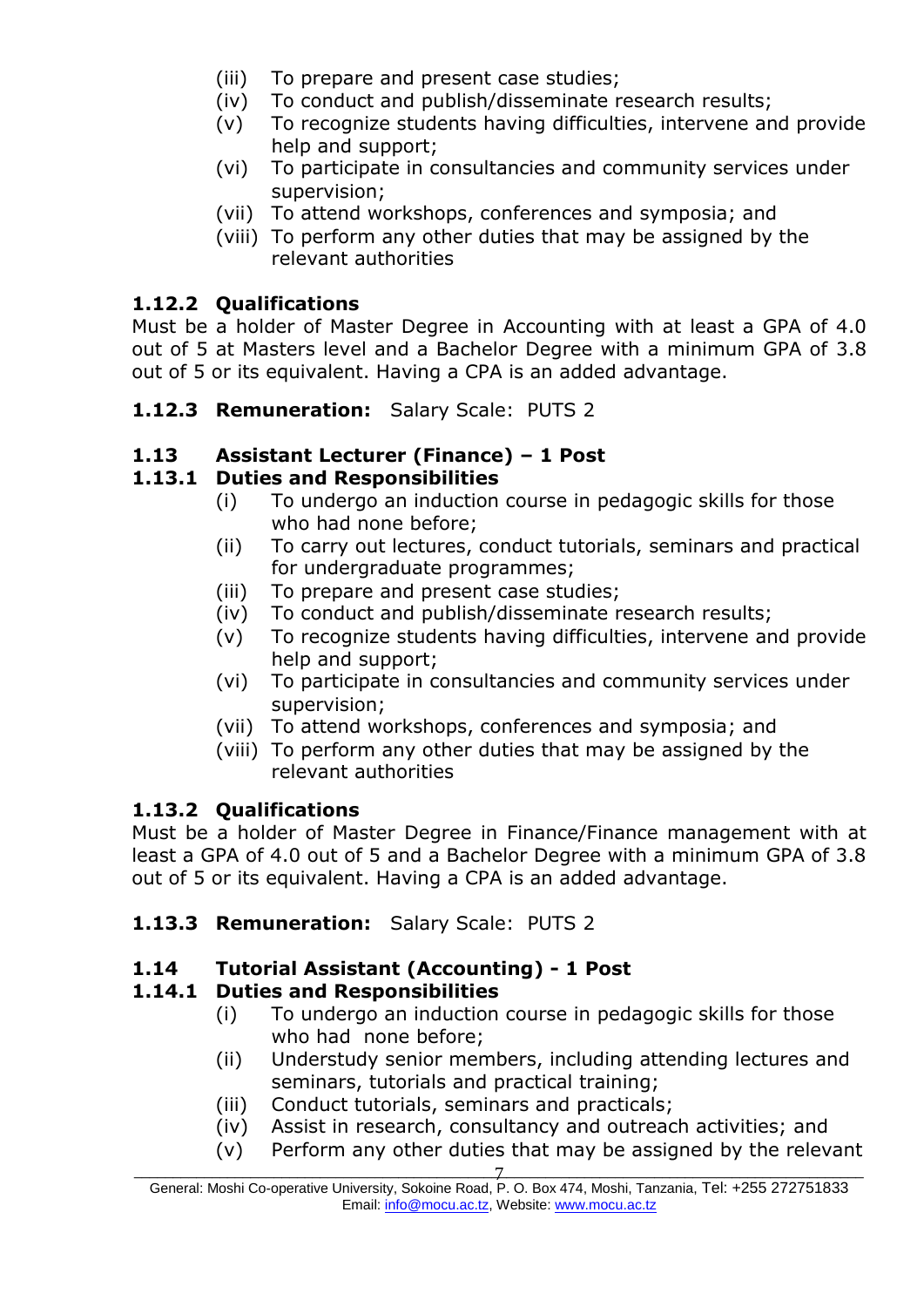authorities.

## **1.14.2 Qualifications**

Must be a holder of Bachelor Degree in Accounting/Accounting and Finance with a minimum GPA of 3.8 out of 5.

## **1.14.3 Remuneration:** Salary Scale: PUTS 1

## **Department of Law**

## **1.15 Assistant Lecturer (Law) – 5 Posts**

#### **1.15.1 Duties and Responsibilities**

- (i) To undergo an induction course in pedagogic skills for those who had none before;
- (ii) To carry out lectures, conduct tutorials, seminars and practical for undergraduate programmes;
- (iii) To prepare and present case studies;
- (iv) To conduct and publish/disseminate research results;
- (v) To recognize students having difficulties, intervene and provide help and support;
- (vi) To participate in consultancies and community services under supervision;
- (vii) To attend workshops, conferences and symposia; and
- (viii) To perform any other duties that may be assigned by the relevant authorities

## **1.15.2 Qualifications**

Must be a holder of Master of Laws (LL.M) with a minimum GPA of 4.0 out of 5 and Bachelor of Laws (LL.B) with a minimum GPA of 3.8 out of 5.

**1.15.3 Remuneration:** Salary Scale: PUTS 2

#### **1.16 Tutorial Assistant (Law) – 3 Posts**

#### **1.16.1 Duties and Responsibilities**

- (i) To undergo an induction course in pedagogic skills for those who had none before;
- (ii) Understudy senior members, including attending lectures and seminars, tutorials and practical training;
- (iii) Conduct tutorials, seminars and practicals;
- (iv) Assist in research, consultancy and outreach activities; and
- (v) Perform any other duties that may be assigned by the relevant authorities.

## **1.16.2 Qualifications**

Must be a holder Bachelor of Laws (LL.B) with a minimum GPA of 3.8 out of 5.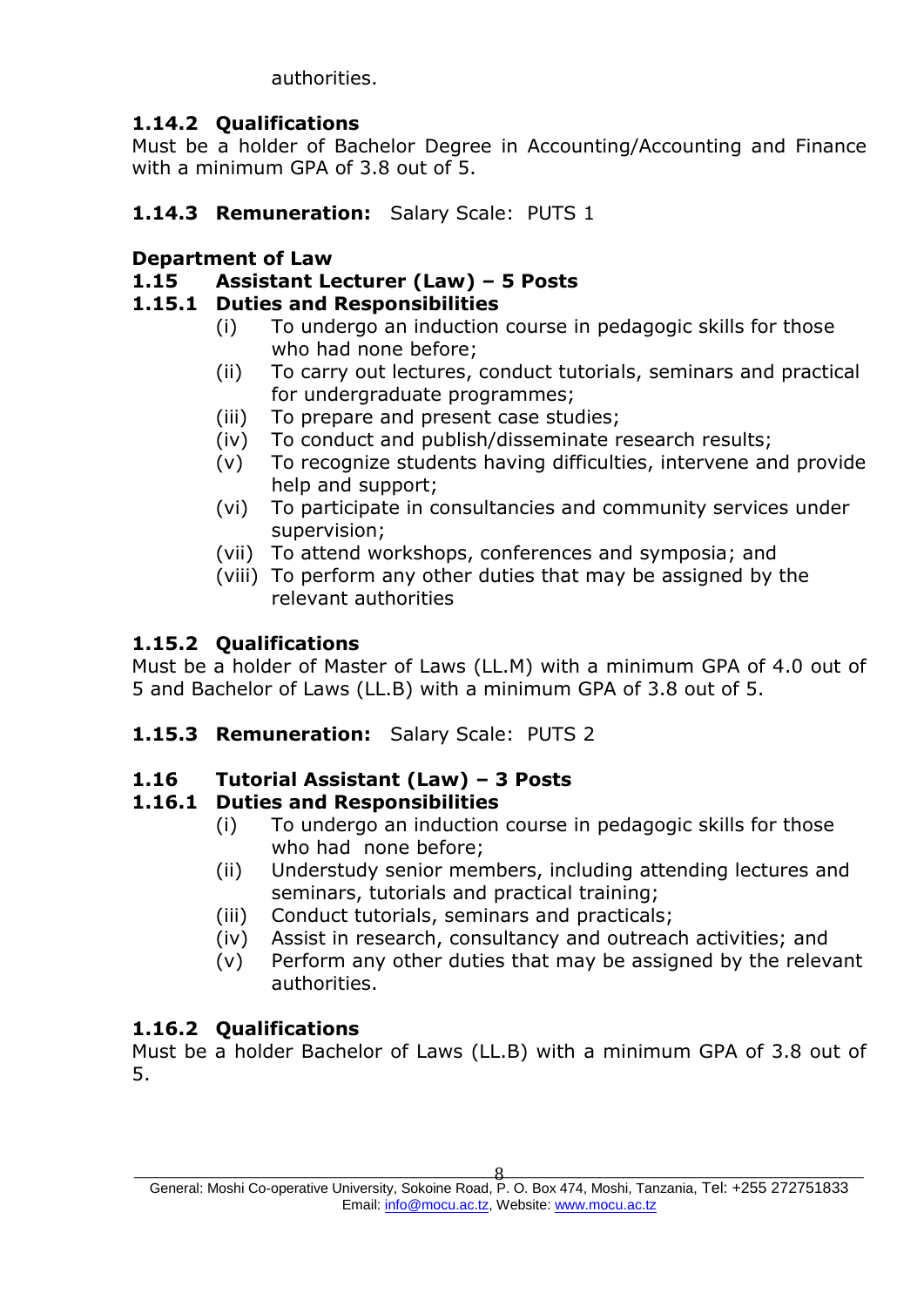#### **1.16.3 Remuneration:** Salary Scale: PUTS 1

# **Department of Marketing, Procurement and Supply Management**

# **1.17 Lecturer (Marketing) – 1 Post**

## **1.17.1 Duties and Responsibilities**

- (i) To undertake an induction course in pedagogic skills for those who had none before;
- (ii) To carry out lectures, conduct tutorials, seminars and practical for undergraduate and postgraduate programmes;
- (iii) To mentor junior staff in relevant fields;
- (iv) To participate/contribute in curriculum development;
- (v) To participate in developing and managing various university/ constituent college activities;
- (vi) To undertake research and publish/disseminate results;
- (vii) To carry out consultancy and community services;
- (viii) To write teaching manuals and compendia;
- (ix) To supervise field practicals, undergraduate special projects, masters and PhD dissertations/ theses;
- (x) To attend/organise workshops, conferences and symposia; and
- (xi) To perform any other duties that may be assigned by the relevant authorities.

## **1.17.2 Qualifications**

Must be a holder of PhD; Master Degree in Marketing with at least a GPA of 4.0 out of 5 and a Bachelor Degree with a minimum GPA of 3.8 out of 5 or its equivalent.

**1.17.3 Remuneration:** Salary Scale: PUTS 3.3

#### **1.18 Assistant Lecturer (Marketing) 2 Posts (1 for Main Campus & 1 for KICoB)**

## **1.18.1 Duties and Responsibilities**

- (i) To undergo an induction course in pedagogic skills for those who had none before;
- (ii) To carry out lectures, conduct tutorials, seminars and practical for undergraduate programmes;
- (iii) To prepare and present case studies;
- (iv) To conduct and publish/disseminate research results;
- (v) To recognize students having difficulties, intervene and provide help and support:
- (vi) To participate in consultancies and community services under supervision;
- (vii) To attend workshops, conferences and symposia; and
- (viii) To perform any other duties that may be assigned by the relevant authorities

 $\overline{9}$  , and the contract of the contract of  $\overline{9}$  , and the contract of the contract of the contract of the contract of the contract of the contract of the contract of the contract of the contract of the contract of General: Moshi Co-operative University, Sokoine Road, P. O. Box 474, Moshi, Tanzania, Tel: +255 272751833 Email: [info@mocu.ac.tz,](mailto:info@mocu.ac.tz) Website[: www.mocu.ac.tz](http://www.mocu.ac.tz/)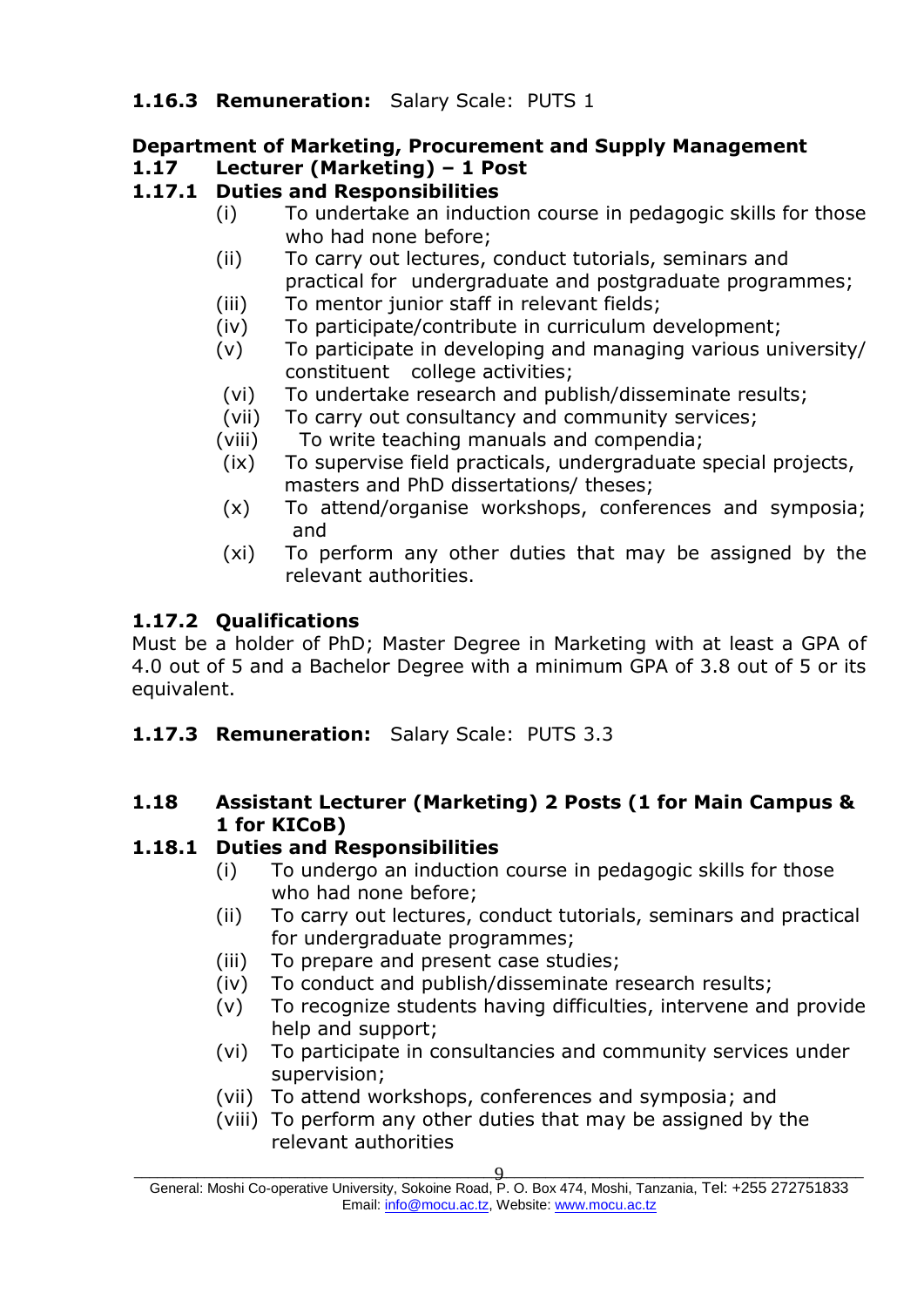## **1.18.2 Qualifications**

Must be a holder of Master Degree in Marketing with at least a GPA of 4.0 out of 5 and a Bachelor Degree with a minimum GPA of 3.8 out of 5 or its equivalent.

## **1.18.3 Remuneration:** Salary Scale: PUTS 2

#### **1.19 Assistant Lecturer (Procurement & Supply Management)–2 Posts**

#### **1.19.1 Duties and Responsibilities**

- (i) To undergo an induction course in pedagogic skills for those who had none before;
- (ii) To carry out lectures, conduct tutorials, seminars and practical for undergraduate programmes;
- (iii) To prepare and present case studies;
- (iv) To conduct and publish/disseminate research results;
- (v) To recognize students having difficulties, intervene and provide help and support;
- (vi) To participate in consultancies and community services under supervision;
- (vii) To attend workshops, conferences and symposia; and
- (viii) To perform any other duties that may be assigned by the relevant authorities

## **1.19.2 Qualifications**

Must be a holder of Master Degree in Procurement and Supply Management/ Logistics Management/Transport Management with at least a GPA of 4.0 out of 5 and a Bachelor Degree with a minimum GPA of 3.8 out of 5 or its equivalent.

- **1.19.3 Remuneration:** Salary Scale: PUTS 2
- **1.20 Tutorial Assistant (Procurement and Supply Management) - 2 Posts**

#### **1.20.1 Duties and Responsibilities**

- (i) To undergo an induction course in pedagogic skills for those who had none before;
- (ii) Understudy senior members, including attending lectures and seminars, tutorials and practical training;
- (iii) Conduct tutorials, seminars and practicals;
- (iv) Assist in research, consultancy and outreach activities; and
- (v) Perform any other duties that may be assigned by the relevant authorities.

## **1.20.2 Qualifications**

General: Moshi Co-operative University, Sokoine Road, P. O. Box 474, Moshi, Tanzania, Tel: +255 272751833 Email: [info@mocu.ac.tz,](mailto:info@mocu.ac.tz) Website[: www.mocu.ac.tz](http://www.mocu.ac.tz/)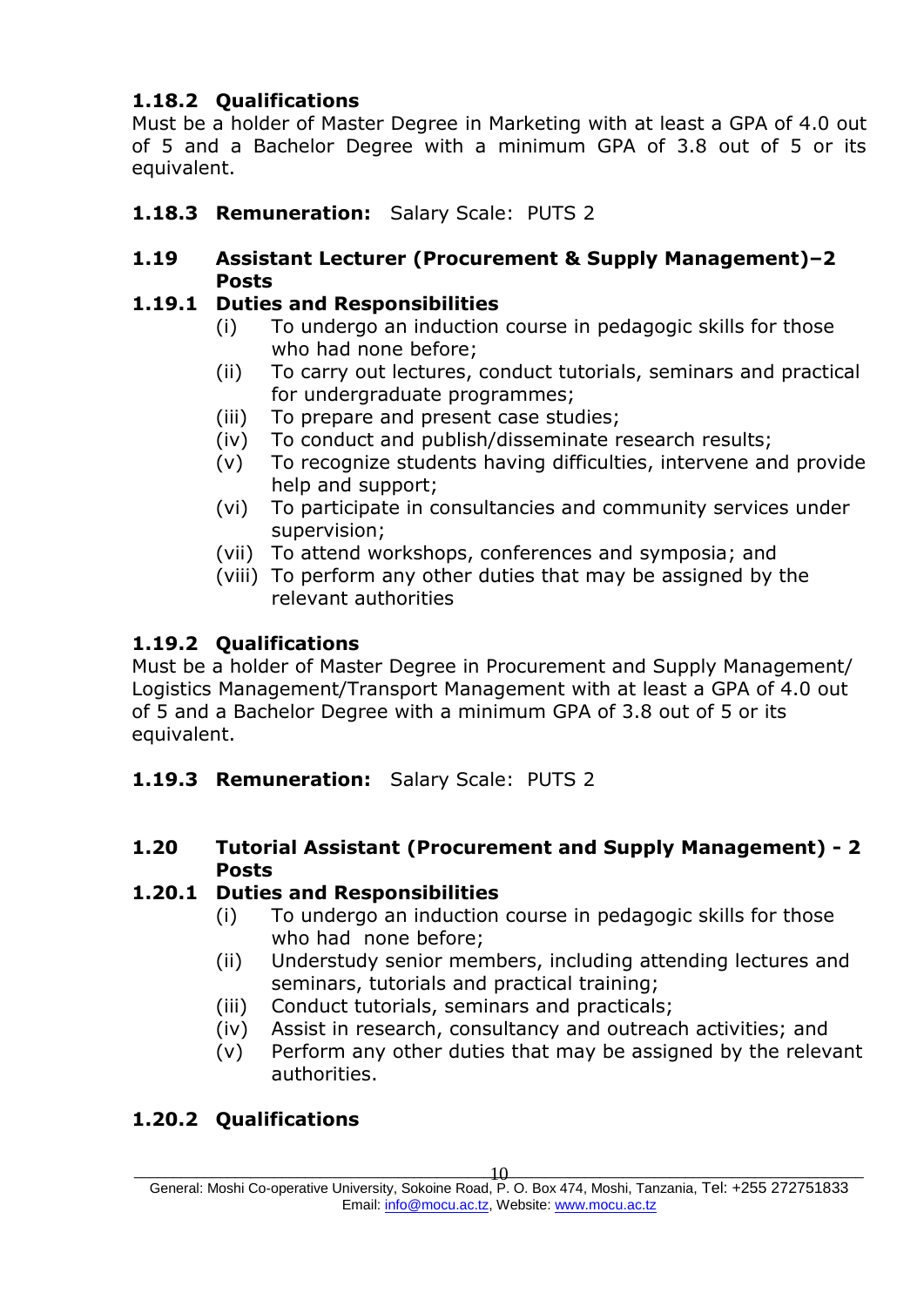Must be a holder of Bachelor Degree in Procurement and Supply Management with a minimum GPA of 3.8 out of 5 or its equivalent.

**1.20.3 Remuneration:** Salary Scale: PUTS 1

#### **Department of Information and Communication Technology**

**1.21 Lecturer (Information and Communication Technology) – 1 Post**

## **1.21.1 Duties and Responsibilities**

- (i) To undertake an induction course in pedagogic skills for those who had none before;
- (ii) To carry out lectures, conduct tutorials, seminars and practical for undergraduate and postgraduate programmes;
- (iii) To mentor junior staff in relevant fields;
- (iv) To participate/contribute in curriculum development;
- (v) To participate in developing and managing various university/ constituent college activities;
- (vi) To undertake research and publish/disseminate results;
- (vii) To carry out consultancy and community services;
- (viii) To write teaching manuals and compendia;
- (ix) To supervise field practicals, undergraduate special projects, masters and PhD dissertations/ theses;
- (x) To attend/organise workshops, conferences and symposia; and
- (xi) To perform any other duties that may be assigned by the relevant authorities.

#### **1.21.2 Qualifications**

Must be a holder of PhD and Master Degree in any of the following; Computer Science, Information Technology, Information Science, Information system Security/Cyber Security, Embedded Systems and Data Science with at least a GPA of 4.0 out of 5 and a Bachelor Degree with a minimum GPA of 3.8 out of 5 or its equivalent.

#### **1.21.3 Remuneration: Salary Scale: PUTS 3.3**

#### **1.22 Assistant Lecturer (Information and Communication Technology) – 2 Posts**

#### **1.22.1 Duties and Responsibilities**

- (i) To undergo an induction course in pedagogic skills for those who had none before;
- (ii) To carry out lectures, conduct tutorials, seminars and practical for undergraduate programmes;
- (iii) To prepare and present case studies;
- (iv) To conduct and publish/disseminate research results;
- (v) To recognize students having difficulties, intervene and provide help and support;
- (vi) To participate in consultancies and community services under supervision;
- (vii) To attend workshops, conferences and symposia; and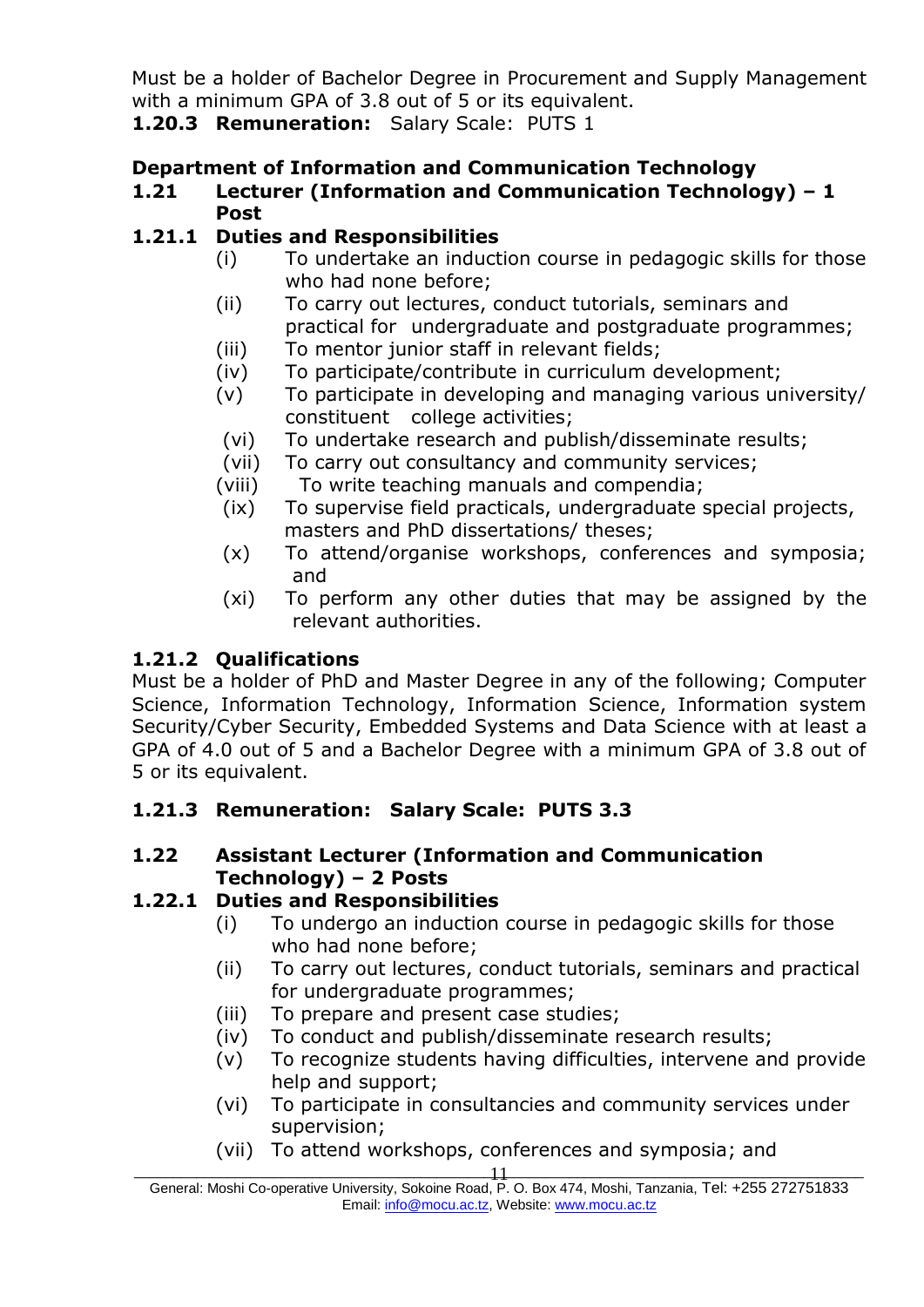(viii) To perform any other duties that may be assigned by the relevant authorities

#### **1.22.2 Qualifications**

Must be a holder of Master Degree in any of the following; Computer Science, Information Technology, Information Science, Information system Security/Cyber Security and Embedded Systems with at least a GPA of 4.0 out of 5 and a Bachelor Degree with a minimum GPA of 3.8 out of 5 or its equivalent.

#### **1.22.3 Remuneration:** Salary Scale: PUTS 2

## **1.23 Assistant Lecturer (Data Science) – 1 Post**

## **1.23.1 Duties and Responsibilities**

- (i) To undergo an induction course in pedagogic skills for those who had none before;
- (ii) To carry out lectures, conduct tutorials, seminars and practical for undergraduate programmes;
- (iii) To prepare and present case studies;
- (iv) To conduct and publish/disseminate research results;
- (v) To recognize students having difficulties, intervene and provide help and support;
- (vi) To participate in consultancies and community services under supervision;
- (vii) To attend workshops, conferences and symposia; and
- (viii) To perform any other duties that may be assigned by the relevant authorities.

#### **1.23.2 Qualifications**

Must be a holder of Master Degree in any of the following; Machine Learning, Big Data and Data Science with at least a GPA of 4.0 out of 5 and a Bachelor Degree with a minimum GPA of 3.8 out of 5 or its equivalent.

**1.23.3 Remuneration:** Salary Scale: PUTS 2

#### **1.24 Tutorial Assistant (Information and Communication Technology) - 2 Posts**

#### **1.24.1 Duties and Responsibility**

- (i) To undergo an induction course in pedagogic skills for those who had none before;
- (ii) Understudy senior members, including attending lectures and seminars, tutorials and practical training;
- (iii) Conduct tutorials, seminars and practicals;
- (iv) Assist in research, consultancy and outreach activities; and
- (v) Perform any other duties that may be assigned by the relevant authorities.

## **1.24.2 Qualifications**

General: Moshi Co-operative University, Sokoine Road, P. O. Box 474, Moshi, Tanzania, Tel: +255 272751833 Email: [info@mocu.ac.tz,](mailto:info@mocu.ac.tz) Website[: www.mocu.ac.tz](http://www.mocu.ac.tz/)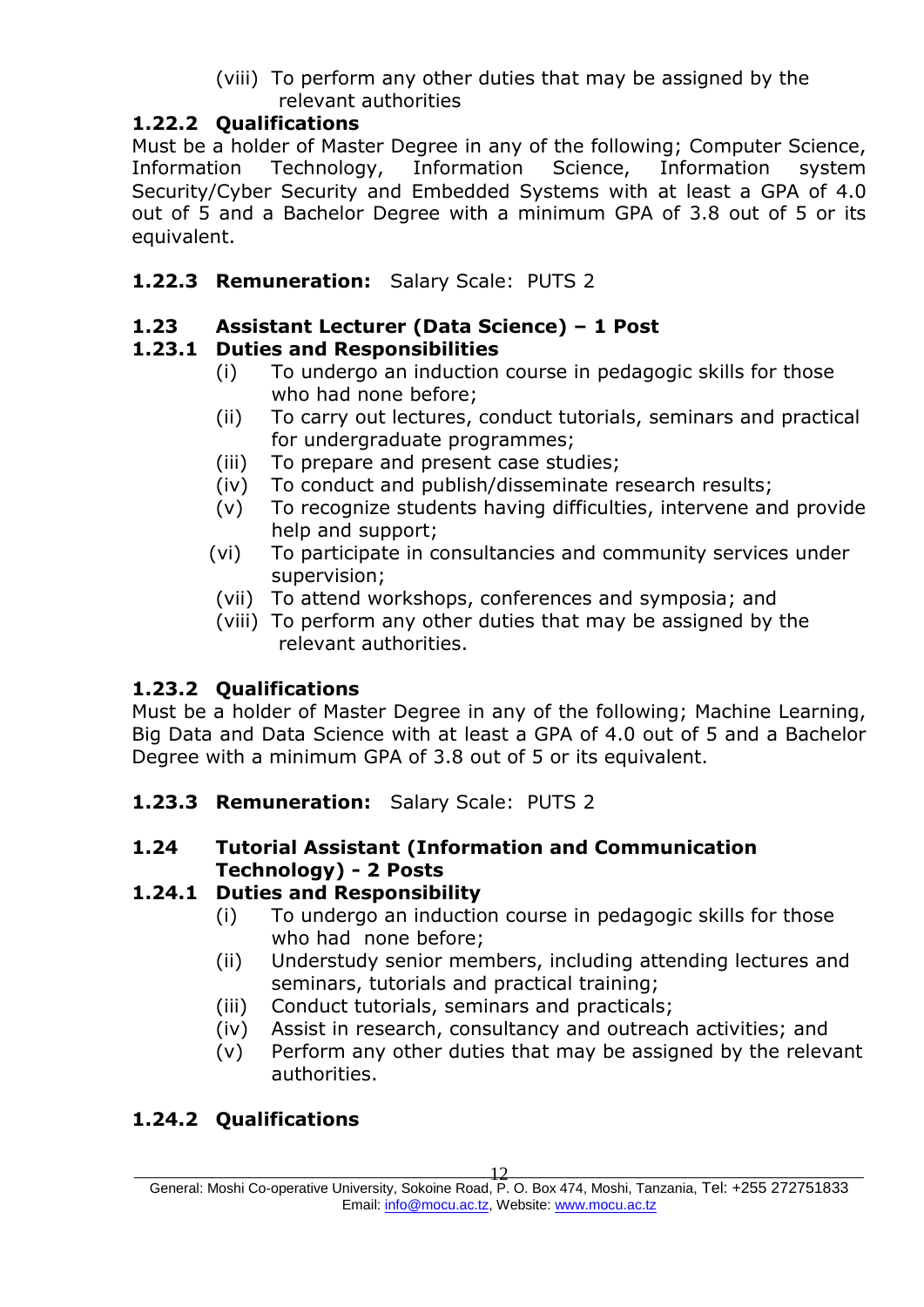Must be a holder of Bachelor Degree in Information and Communication Technology/Business Information and Communication Technology/ Information Technology with minimum GPA of 3.8 out of 5 or its equivalent. **1.24.3 Remuneration:** Salary Scale: PUTS 1

#### **Department of Management**

#### **1.25 Assistant Lecturer (Communication Skills) - 2 Posts**

#### **1.25.1 Duties and Responsibilities**

- (i) To undergo an induction course in pedagogic skills for those who had none before;
- (ii) To carry out lectures, conduct tutorials, seminars and practical for undergraduate programmes;
- (iii) To prepare and present case studies;
- (iv) To conduct and publish/disseminate research results;
- (v) To recognize students having difficulties, intervene and provide help and support;
- (vi) To participate in consultancies and community services under supervision;
- (vii) To attend workshops, conferences and symposia and
- (viii) To perform any other duties that may be assigned by the relevant authorities.

#### **1.25.2 Qualifications**

Must be a holder of Master Degree in Linguistic / English language with at least a GPA of 4.0 out of 5 and a Bachelor Degree with a minimum GPA of 3.8 out of 5 or its equivalent.

**1.25.3 Remuneration:** Salary Scale: PUTS 2

#### **1.26 Assistant Lecturer (Entrepreneurship) – 1 Post**

#### **1.26.1 Duties and Responsibilities**

- (i) To undergo an induction course in pedagogic skills for those who had none before;
- (ii) To carry out lectures, conduct tutorials, seminars and practical for undergraduate programmes;
- (iii) To prepare and present case studies;
- (iv) To conduct and publish/disseminate research results;
- (v) To recognize students having difficulties, intervene and provide help and support;
- (vi) To participate in consultancies and community services under supervision;
- (vii) To attend workshops, conferences and symposia and
- (viii) To perform any other duties that may be assigned by the relevant authorities

#### **1.26.2 Qualifications**

General: Moshi Co-operative University, Sokoine Road, P. O. Box 474, Moshi, Tanzania, Tel: +255 272751833 Email: [info@mocu.ac.tz,](mailto:info@mocu.ac.tz) Website[: www.mocu.ac.tz](http://www.mocu.ac.tz/)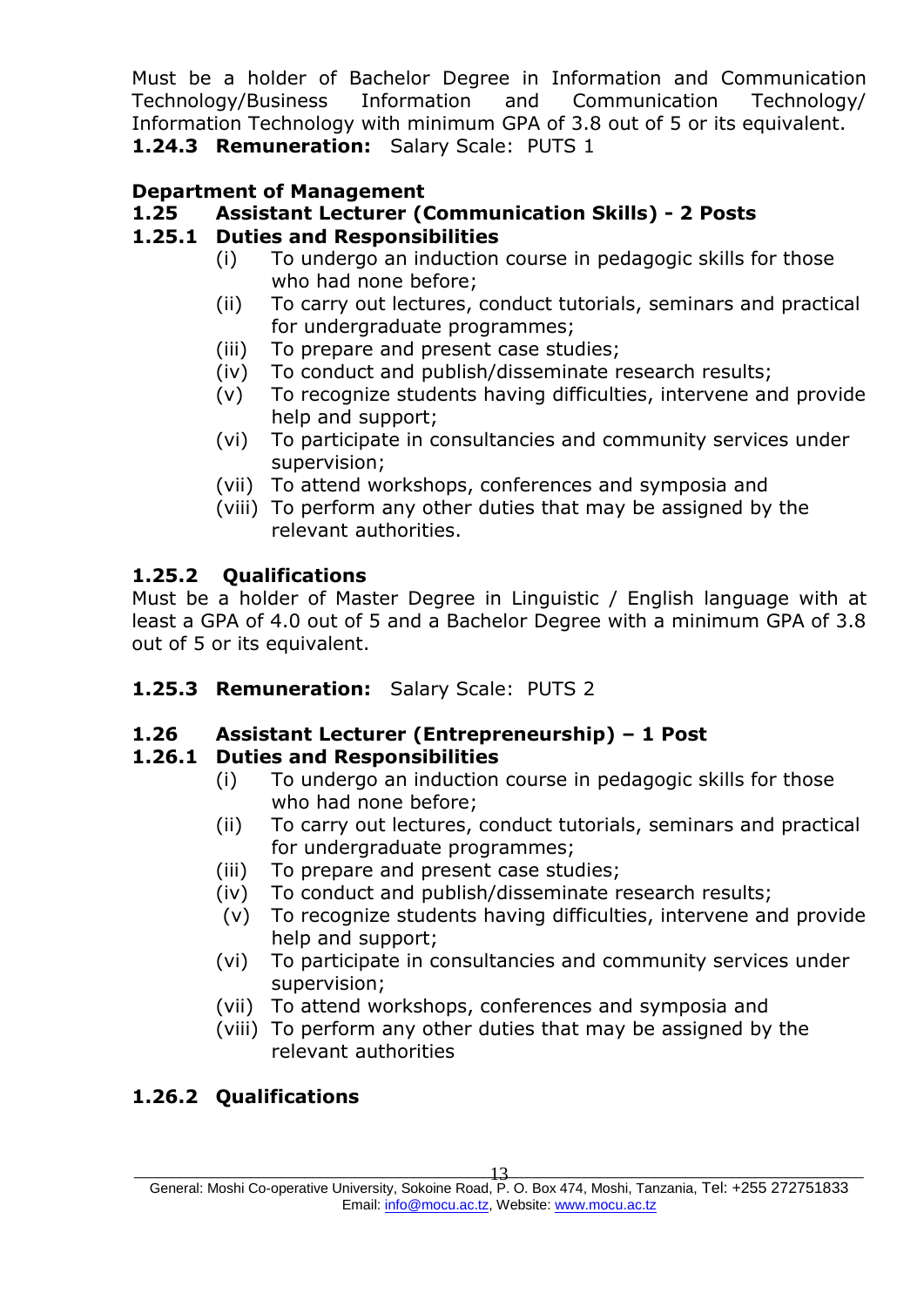Must be a holder of Master Degree in Entrepreneurship with at least a GPA of 4.0 out of 5 and a Bachelor Degree with a minimum GPA of 3.8 out of 5 or its equivalent.

#### **1.26.3 Remuneration:** Salary Scale: PUTS 2

## **1.27 Assistant Lecturer (Human Resource Management) - 1 Post**

## **1.27.1 Duties and Responsibilities**

- (i) To undergo an induction course in pedagogic skills for those who had none before;
- (ii) To carry out lectures, conduct tutorials, seminars and practical for undergraduate programmes;
- (iii) To prepare and present case studies;
- (iv) To conduct and publish/disseminate research results;
- (v) To recognize students having difficulties, intervene and provide help and support;
- (vi) To participate in consultancies and community services under supervision;
- (vii) To attend workshops, conferences and symposia and
- (viii) To perform any other duties that may be assigned by the relevant authorities

#### **1.27.2 Qualifications**

Must be a holder of Master Degree in Human Resource Management with at least a GPA of 4.0 out of 5 and a Bachelor Degree with a minimum GPA of 3.8 out of 5 or its equivalent.

#### **1.27.3 Remuneration:** Salary Scale: PUTS 2

#### **1.28 Tutorial Assistant (Entrepreneurship) – 1 Post**

#### **1.28.1 Duties and Responsibilities**

- (i) To undergo an induction course in pedagogic skills for those who had none before;
- (ii) Understudy senior members, including attending lectures and seminars, tutorials and practical training;
- (iii) Conduct tutorials, seminars and practicals;
- (iv) Assist in research, consultancy and outreach activities;
- (v) Perform any other duties that may be assigned by the relevant authorities.

#### **1.28.2 Qualifications**

Must be a holder of Bachelor Degree in Entrepreneurship/ Marketing and Entrepreneurship with a minimum GPA of 3.8 out of 5.

#### **1.28.3 Remuneration:** Salary Scale: PUTS 1

#### **Directorate of Library Services 1.29 Librarian (Library and Information Science) - 1 Post**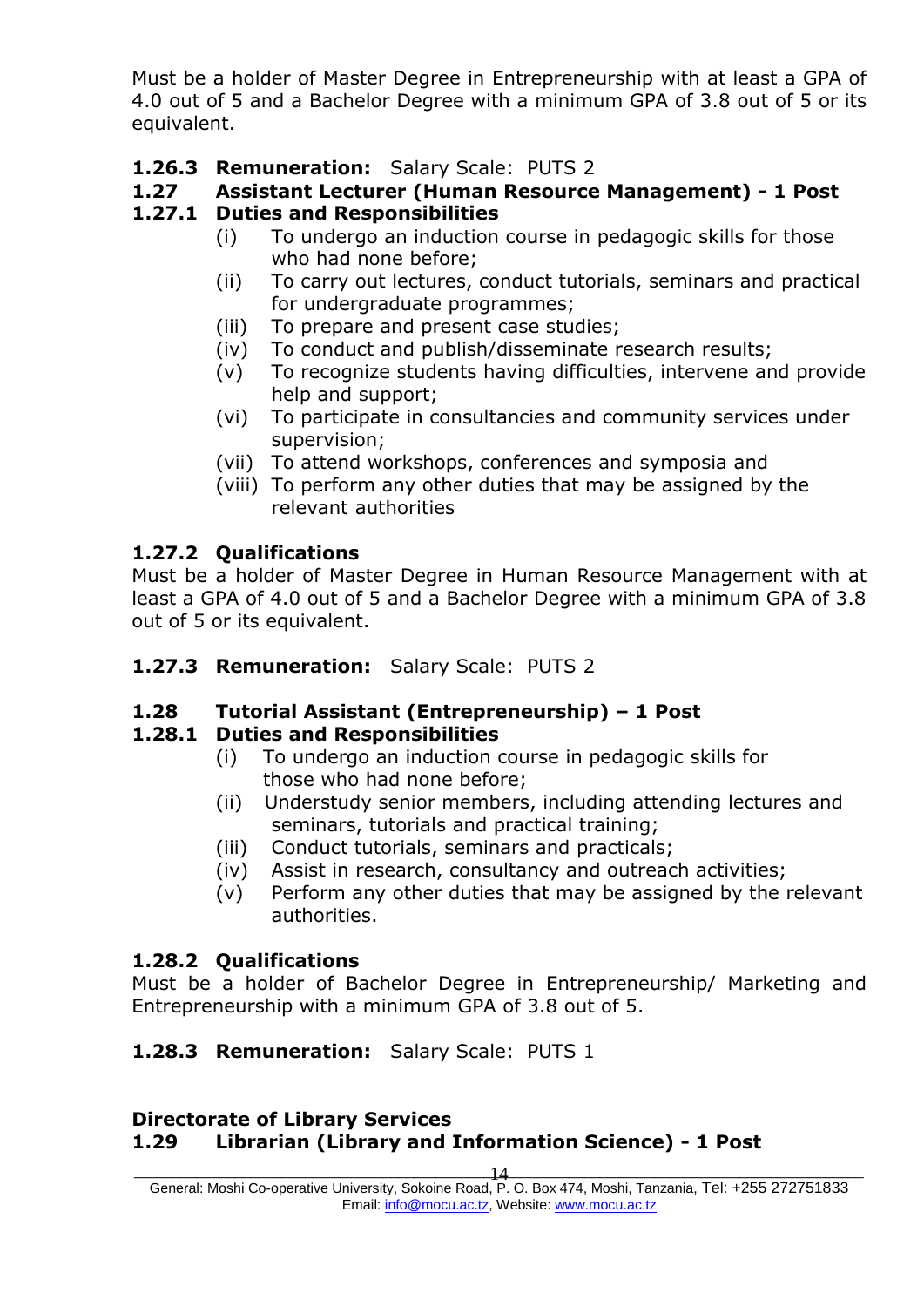## **1.29.1 Duties and Responsibilities**

- (i) To undertake an induction course in pedagogic skills for those who had none before;
- (ii) To carry out lectures, conduct tutorials, seminars and practical for undergraduate and postgraduate programmes;
- (iii) To mentor junior staff in relevant fields;
- (iv) To participate/contribute in curriculum development;
- (v) To participate in developing and managing various university/constituent college activities;
- (vi) To undertake research and publish/disseminate results;
- (vii) To carry out consultancy and community services;
- (viii) To write teaching manuals and compendia;
- (ix) To supervise field practicals, undergraduate special projects, masters and PhD dissertations/theses;
- (x) To attend/organise workshops, conferences and symposia; and
- (xi) To perform any other duties that may be assigned by the relevant authorities.

#### **1.29.2 Qualifications**

Must be a holder of PhD, Master Degree in Library and Information Science/ Information Studies/ Information Science with at least a GPA of 4.0 out of 5 and a Bachelor Degree with a minimum GPA of 3.8 out of 5 or its equivalent.

**1.29.3 Remuneration:** Salary Scale: PUTS 3.3

#### **1.30 Assistant Librarian (Library and Information Science) - 5 Posts**

#### **1.30.1 Duties and Responsibilities**

- (i) To undertake an induction course in pedagogic skills for those who had none before;
- (ii) To carry out lectures, conduct tutorials, seminars and practical for undergraduate programmes;
- (iii) To prepare and present case studies;
- (iv) To conduct and publish/disseminate research results;
- (v) To recognize students having difficulties, intervene and provide help and support;
- (vi) To participate in consultancies and community services under supervision;
- (vii) To attend workshops, conferences and symposia and
- (viii) To perform any other duties that may be assigned by the relevant authorities.

#### **1.30.2 Qualifications**

Must be a holder of Master Degree in Library and Information Science/ Information Studies/Information Science with at least a GPA of 4.0 out of 5 and a Bachelor Degree with a minimum GPA of 3.8 out of 5 or its equivalent.

## **1.30.3 Remuneration:** Salary Scale: PUTS 2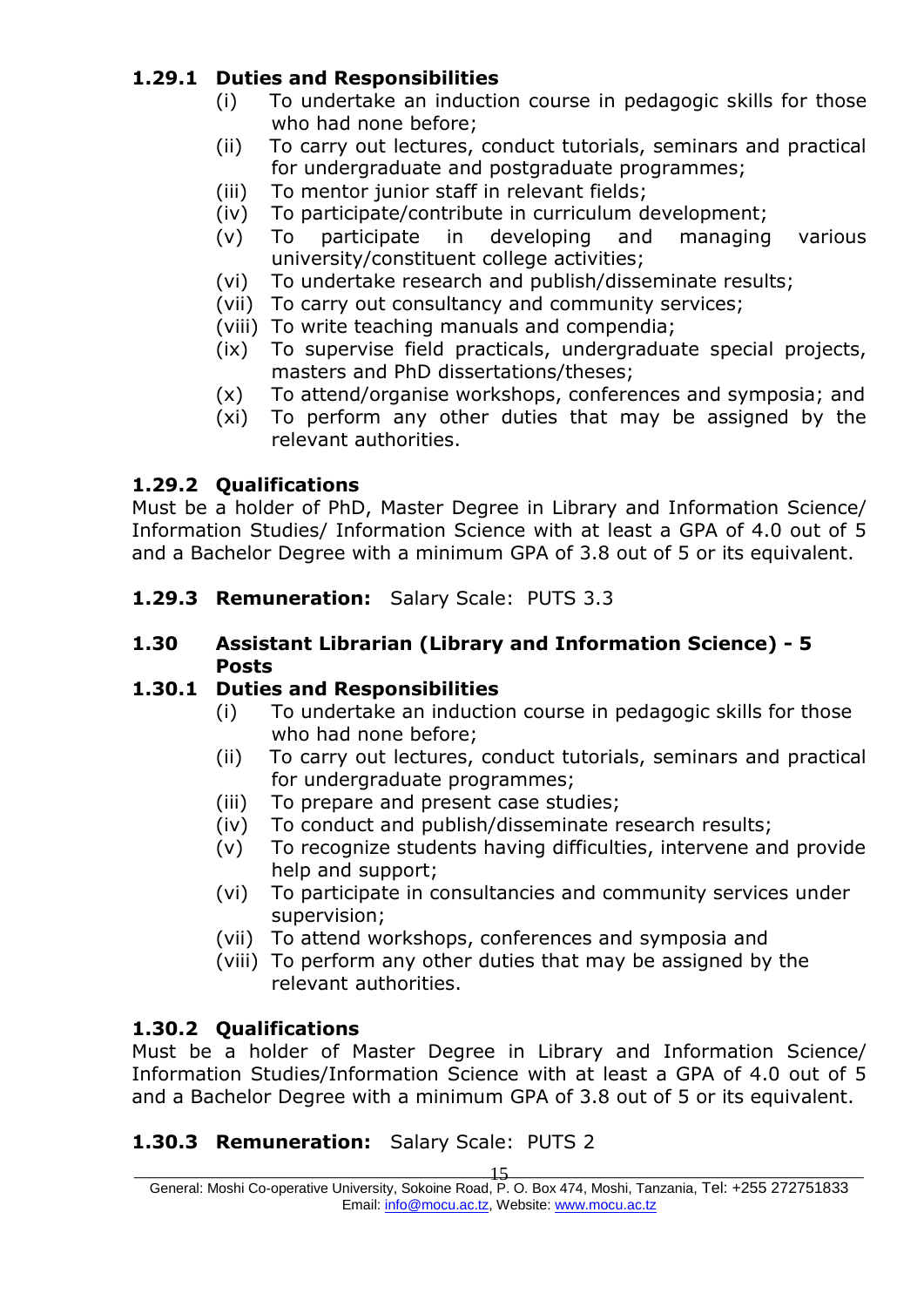#### **1.31 Assistant Librarian (Records Management and Archival Administration) - 1 Post**

## **1.31.1 Duties and Responsibilities**

- (i) To undertake an induction course in pedagogic skills for those who had none before;
- (ii) To carry out lectures, conduct tutorials, seminars and practical for undergraduate programmes;
- (iii) To prepare and present case studies;
- (iv) To conduct and publish/disseminate research results;
- (v) To recognize students having difficulties, intervene and provide help and support;
- (vi) To participate in consultancies and community services under supervision;
- (vii) To attend workshops, conferences and symposia; and
- (viii) To perform any other duties that may be assigned by the relevant authorities.

## **1.31.2 Qualifications**

Must be a holder of Master Degree in Records Management and Archives Administration/Records Management/Records and Archives Management with at least a GPA of 4.0 out of 5 and a Bachelor Degree with a minimum GPA of 3.8 out of 5 or its equivalent.

**1.31.3 Remuneration:** Salary Scale: PUTS 2

#### **1.32 Assistant Librarian Trainee (Library and Information Science)–2 Posts**

#### **1.32.1 Duties and Responsibilities**

- (i) To undergo an induction course in pedagogic skills for those who had none before;
- (ii) Understudy senior members, including attending lectures and seminars, tutorials and practical training;
- (iii) Conduct tutorials, seminars and practicals;
- (iv) Assist in research, consultancy and outreach activities; and
- (v) Perform any other duties that may be assigned by the relevant authorities.

## **1.32.2 Qualifications**

Must be a holder of Bachelor Degree in Library and Information Science/ Information Studies/Information science with a minimum GPA of 3.8 out of 5.

## **1.32.3 Remuneration:** Salary Scale: PUTS 1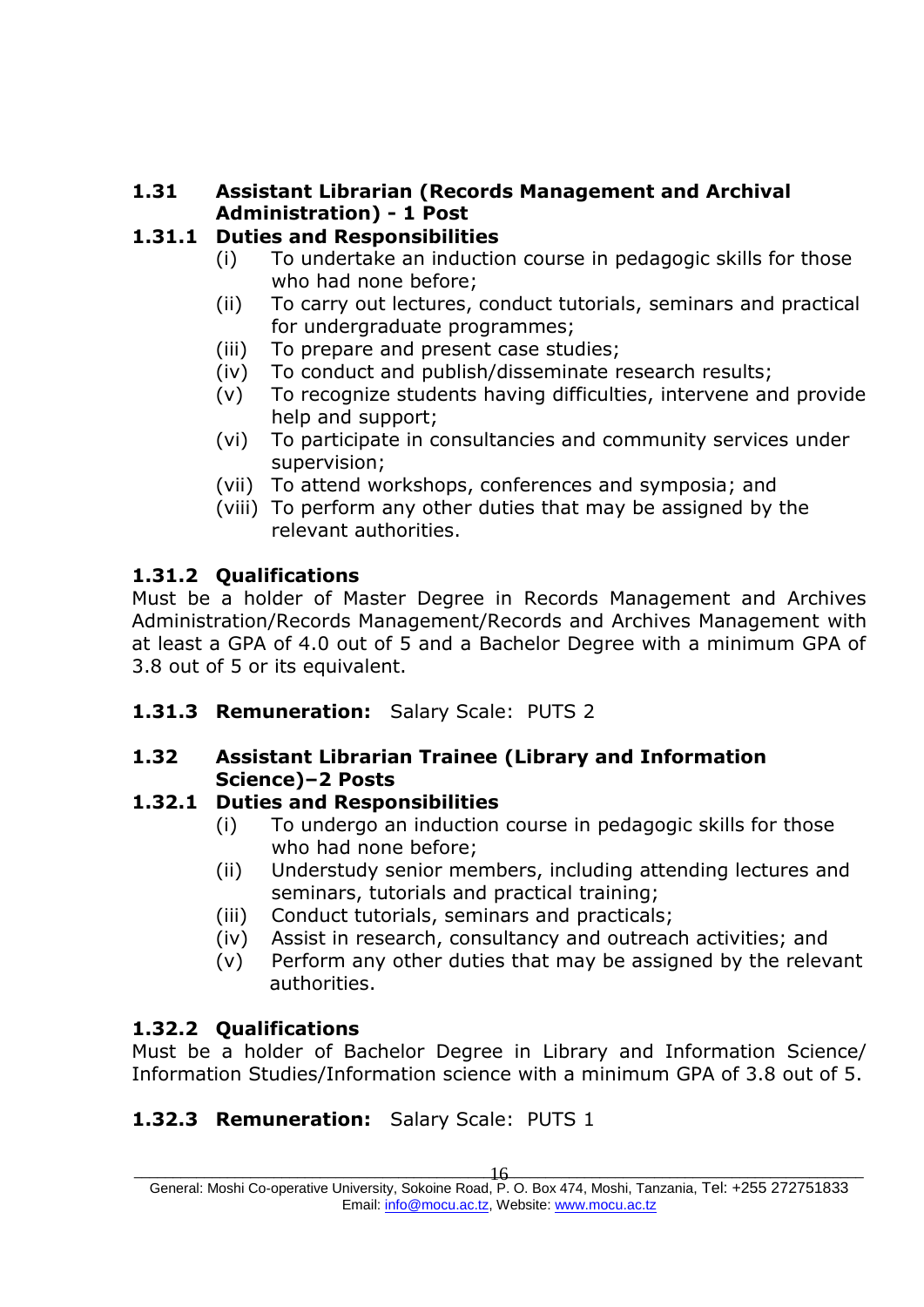## **Kizumbi Institute of Co-operative and Business Education (KICoB) - Shinyanga**

#### **1.33 Assistant Librarian (Library and Information Science) - 2 Posts**

## **1.33.1 Duties and Responsibilities**

- (i) To undertake an induction course in pedagogic skills for those who had none before;
- (ii) To carry out lectures, conduct tutorials, seminars and practical for undergraduate programmes;
- (iii) To prepare and present case studies;
- (iv) To conduct and publish/disseminate research results;
- (v) To recognize students having difficulties, intervene and provide help and support;
- (vi) To participate in consultancies and community services under supervision;
- (vii) To attend workshops, conferences and symposia; and
- (viii) To perform any other duties that may be assigned by the relevant authorities.

## **1.33.2 Qualifications**

Must be a holder of Master Degree in Library and Information Science/ Information Studies/Information Science with at least a GPA of 4.0 out of 5 at Masters level and a Bachelor Degree with a minimum GPA of 3.8 out of 5 or its equivalent.

**1.33.3 Remuneration:** Salary Scale: PUTS 2

#### **1.34 Assistant Librarian Trainee (Library and Information Science) – 2 Posts**

#### **1.34.1 Duties and Responsibilities**

- (i) To undergo an induction course in pedagogic skills for those who had none before;
- (ii) Understudy senior members, including attending lectures and seminars, tutorials and practical training;
- (iii) Conduct tutorials, seminars and practicals;
- (iv) Assist in research, consultancy and outreach activities; and
- (vi) Perform any other duties that may be assigned by the relevant authorities

#### **1.34.2 Qualifications**

Must be a holder of Bachelor Degree in Library and Information Science/ Information Studies/Information Science with at least a GPA of 3.8 out of 5 or its equivalent.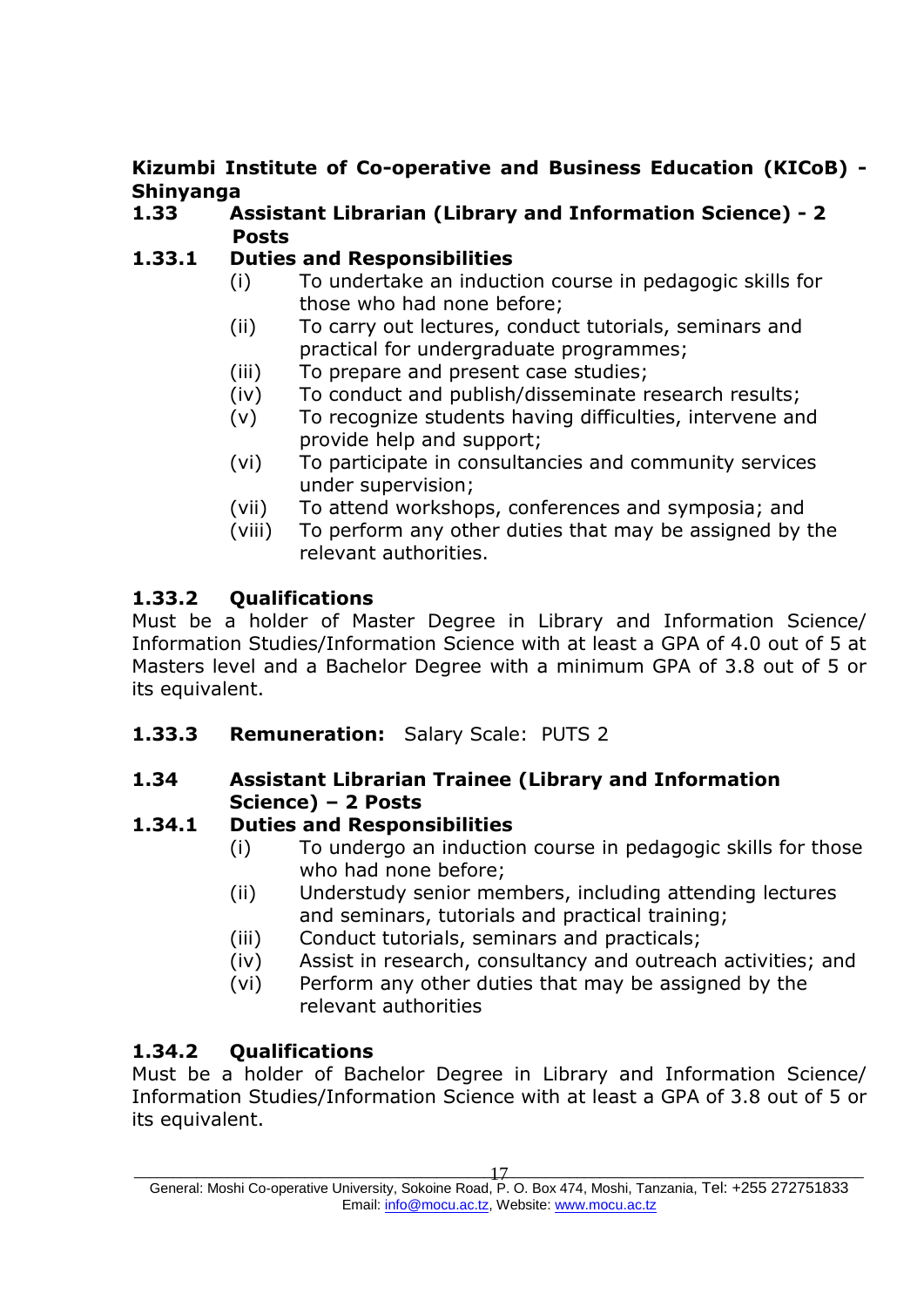#### **Department of Business Management**

#### **1.35 Tutorial Assistant (Business Management) - 1 Post**

#### **1.35.1 Duties and Responsibilities**

- (i) To undergo an induction course in pedagogic skills for those who had none before;
- (ii) Understudy senior members, including attending lectures and seminars, tutorials and practical training;
- (iii) Conduct tutorials, seminars and practicals;
- (iv) Assist in research, consultancy and outreach activities; and
- (v) Perform any other duties that may be assigned by the relevant authorities

#### **1.35.2 Qualifications**

Must be a holder of Bachelor Degree in Business Administration with a minimum GPA of 3.8 out of 5 or its equivalent.

#### **1.35.3 Remuneration**: Salary Scale: PUTS 1

#### **Department of Co-operative Education**

#### **1.36 Assistant Lecturer (Co-operatives) - 1 post**

#### **1.36.1 Duties and Responsibilities**

- (i) To undergo an induction course in pedagogic skills for those who had none before;
- (ii) To carry out lectures, conduct tutorials, seminars and practical for undergraduate programmes;
- (iii) To prepare and present case studies;
- (iv) To conduct and publish/disseminate research results;
- (v) To recognize students having difficulties, intervene and provide help and support;
- (vi) To participate in consultancies and community services under supervision;
- (vii) To attend workshops, conferences and symposia; and
- (viii) To perform any other duties that may be assigned by the relevant authorities.

#### **1.36.2 Qualifications**

Must be a holder of Master Degree in Cooperative/ Co-operative and Community Development with at least a GPA of 4.0 out of 5 and a Bachelor Degree with a minimum GPA of 3.8 out of 5 or its equivalent.

#### **1.36.3 Remuneration:** Salary Scale: PUTS 2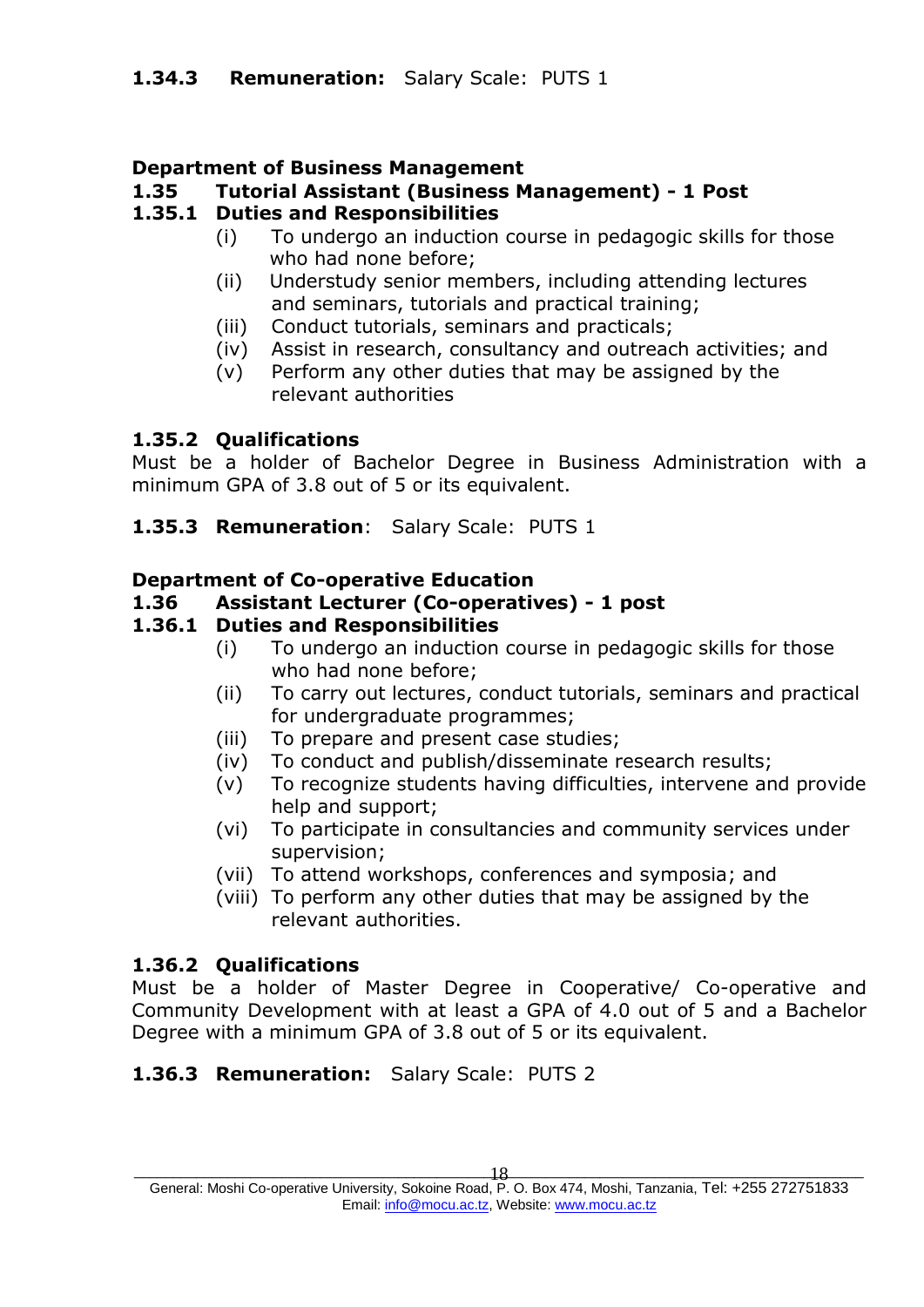# **1.37 Assistant Lecturer (Co-operative and Accounting) - 1 Post**

# **1.37.1 Duties and Responsibilities**

- (i) To undergo an induction course in pedagogic skills for those who had none before;
- (ii) To carry out lectures, conduct tutorials, seminars and practical for undergraduate programmes;
- (iii) To prepare and present case studies;
- (iv) To conduct and publish/disseminate research results;
- (v) To recognize students having difficulties, intervene and provide help and support;
- (vi) To participate in consultancies and community services under supervision;
- (vii) To attend workshops, conferences and symposia and
- (viii) To perform any other duties that may be assigned by the relevant authorities.

# **1.37.2 Qualifications**

Must be a holder of Master Degree in Cooperative Management and Accounting or Co-operative Management with at least a GPA of 4.0 out of 5 and a Bachelor Degree with a minimum GPA of 3.8 out of 5 or its equivalent.

**1.37.3 Remuneration:** Salary Scale: PUTS 2.

# **Directorate of Human Resource and Administration**

## **1.38 Legal Officer II - 1 Post**

## **1.38.1 Duties and Responsibilities**

- (i) To index file and register Government or University notices and all other legal documents and ensure their safe custody;
- (ii) To take charge of documents and correspondences of already assigned cases;
- (iii) To deal with all legal routine correspondences addressed to the University;
- (iv) To draft prescribed legal documents and forms;
- (v) To follow up on documents and proceedings in courts;
- (vi) To compile evidence relevant for court cases involving the University;
- (vii) To attend to registration of all legal documents and probate matters;
- (viii) To file and appear for proceedings in courts, and;
- (ix) To perform any other related duties as may be assigned by the Supervisor

# **1.38.2 Qualifications**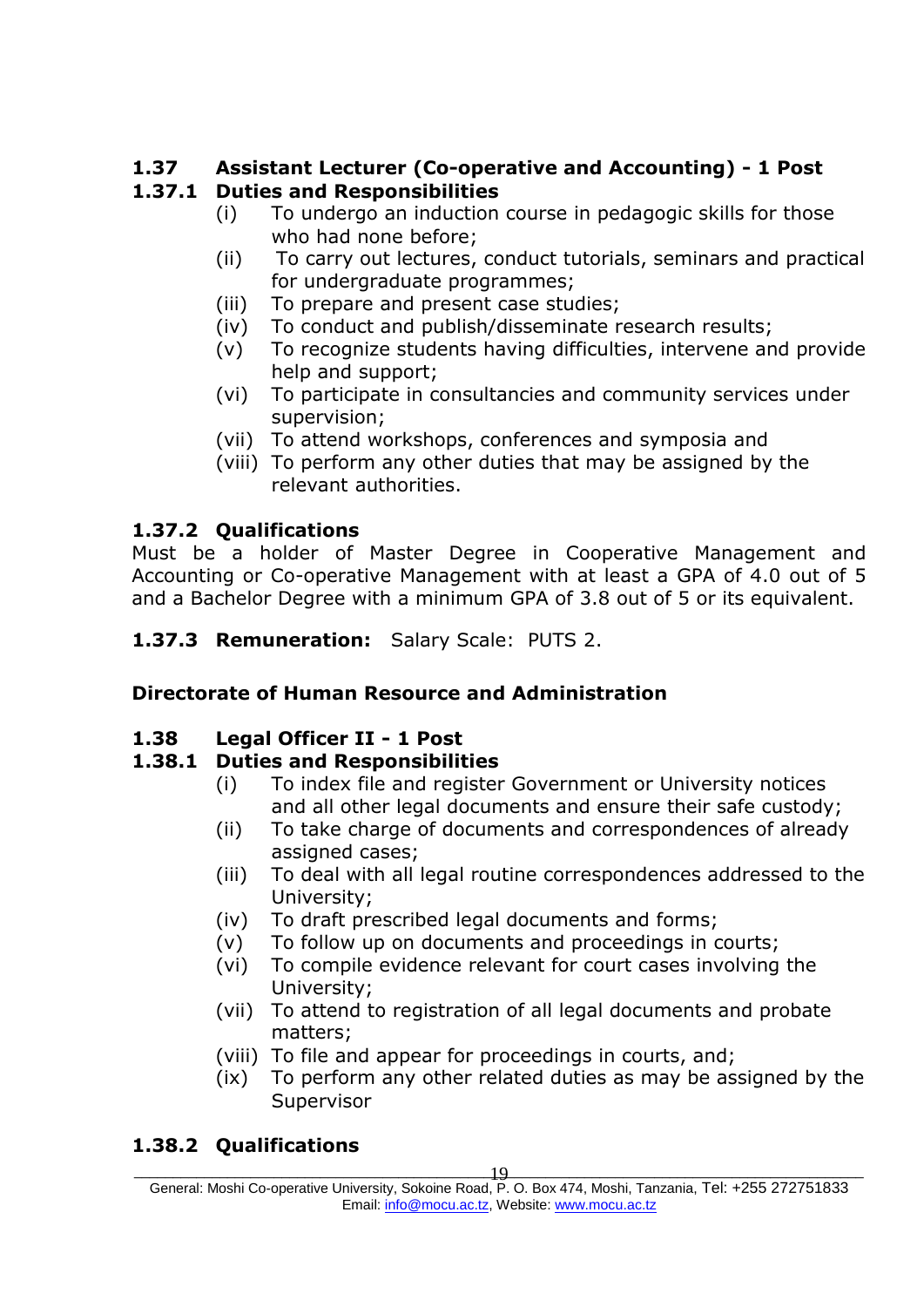Must be a holder of Bachelor Degree in Law (LLB) from recognized Institution who has attended Law School of Tanzania or undergone one year internship recognized by Attorney General.

**1.38.3 Remuneration:** Salary Scale: PGSS 7.1

#### **1.39 Admission Officer II -2 Posts (1 for Main Campus & 1 for KICoB***)*

## **1.39.1 Duties and Responsibilities**

- (i) To receive and verify applicants' particulars;
- (ii) To prepare students identification cards;
- (iii) To sort out applications according to study programmes;
- (iv) To undertake data entries ready for submissions to superior;
- (v) To sort out forms for successful applicants for processing admission letters;
- (vi) To open students, files ready for registration;
- (vii) To keep students' admissions records; and
- (viii) To perform any other related duties as may be assigned by the Supervisor.

#### **1.39.2 Qualifications**

Must be a holder of Bachelor Degree in Education/ Public Administration or its equivalent from recognized institution plus ICT skills.

**1.39.3 Remuneration:** Salary Scale: PGSS 6.1

#### **1.40 Examination Officer II - 3 Posts (2 for Main Campus & 1 for KICoB)**

#### **1.40.1 Duties and Responsibilities**

- (i) To assist in keeping proper records of all examinations results, minutes rules and regulations;
- (ii) To assist in arranging the preparation and moderation of examination papers in accordance with the Universities regulations;
- (iii) To ensure examinations papers and materials are handled with utmost security;
- (iv) To assist in planning for and prepare examinations time table for all the production of all approved examinations;
- (v) To assist in preparing and disseminating examinations rules and regulations to students before sitting for examinations, and
- (vi) To performs any other duties as may be assigned by Supervisor.

#### **1.40.2 Qualifications**

Must be a holder of Bachelor Degree or Advanced Diploma in one of the following; Education, Statistics, Mathematics or equivalent qualifications from recognized institution.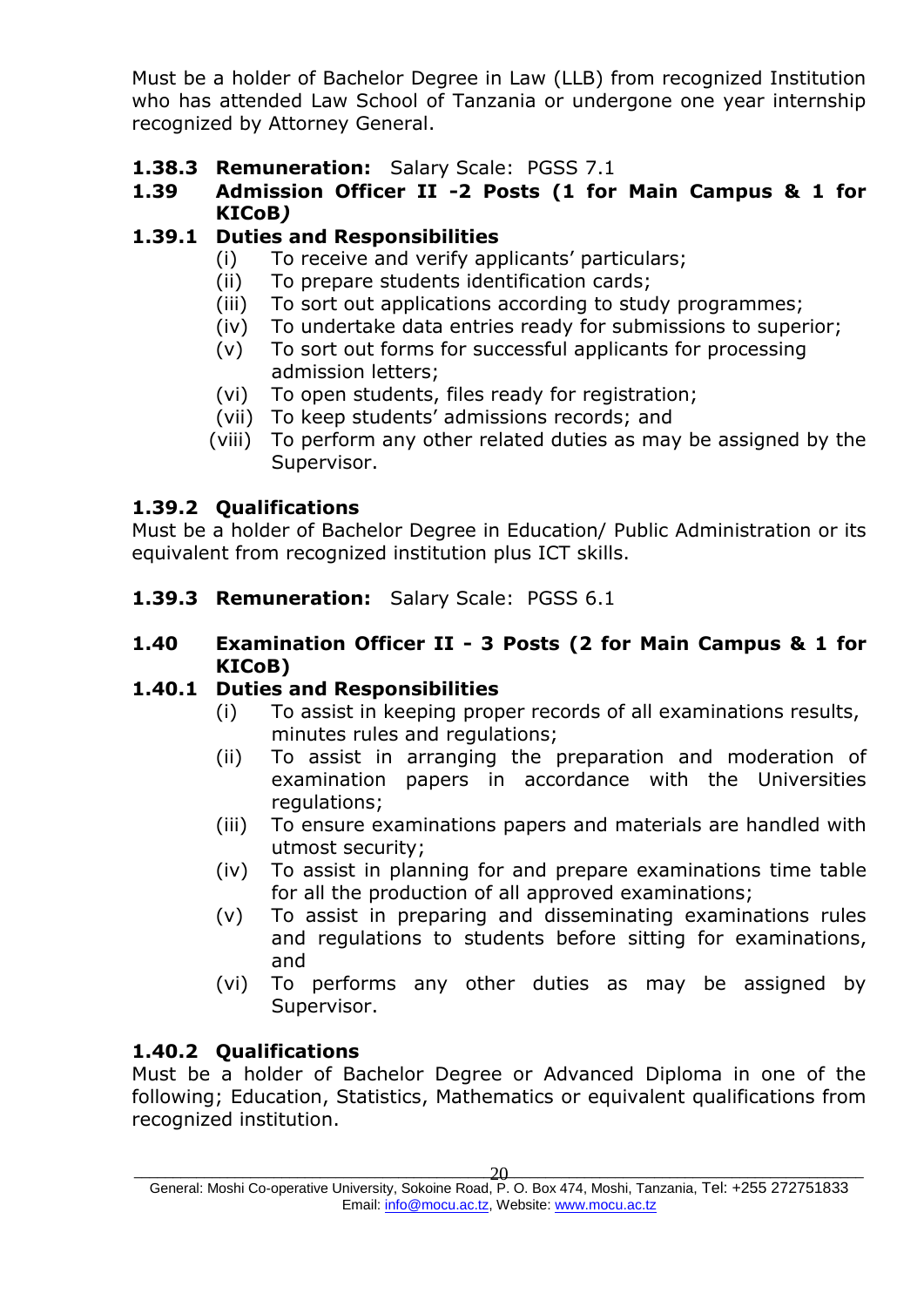#### **1.41 Quantity Surveyor II – 1 Post**

#### **1.41.1 Duties and Responsibilities**

- (i) To prepare Quantity Surveying estimations,
- (ii) To review contractual claims;
- (iii) To review Bidding Documents;
- (iv) To review guarantees and bonds;
- (v) To prepare and compile contract documents;
- (vi) To review application of Variations of Contracts;
- (vii) To participate in pre-proposal meetings; and
- (viii) To participate in pre-site visit meetings.

#### **1.41.2 Qualifications**

Must be a holder of Bachelor Degree in one of the following fields; Quantity Surveyor or Building Economics or equivalent qualifications from a recognized Institution. The candidate must be registered with Architect and Quantity Surveyors Registration Board (AQRB) as a Graduate Quantity Surveyor.

- **1.41.3 Remuneration:** Salary Scale: PGSS 7.1
- **1.42 Artisan II (Electrical) - 2 Posts (1 for Main Campus & 1 for KICoB)**

#### **1.42.1 Duties and Responsibilities**

- (i) To prepare a list of operational repairs of machinery and Buildings;
- (ii) To prepare a list of fittings and turning;
- (iii) To take care of tools and equipment;
- (iv) To perform specified craft jobs;
- (v) To perform routine technical cleaning of the work environment;
- (vi) To carry out minor repairs and maintenance;
- (vii) To report maintenance problems to the head; and
- (viii) To perform any other related duties as may be assigned by the Supervisor.

#### **1.42.2 Qualifications**

Must be a holder of Form IV/VI Certificate plus Trade Test Grade II or Level II or certificate in the field of Electrical.

**1.42.2 Remuneration:** Salary Scale: PGSS 2.1

#### **1.43 Artisan II (Plumbing) - 2 Posts (1 for Main Campus & 1 for KICoB)**

#### **1.43.1 Duties and Responsibilities**

(i) To prepare a list of operational repairs of buildings;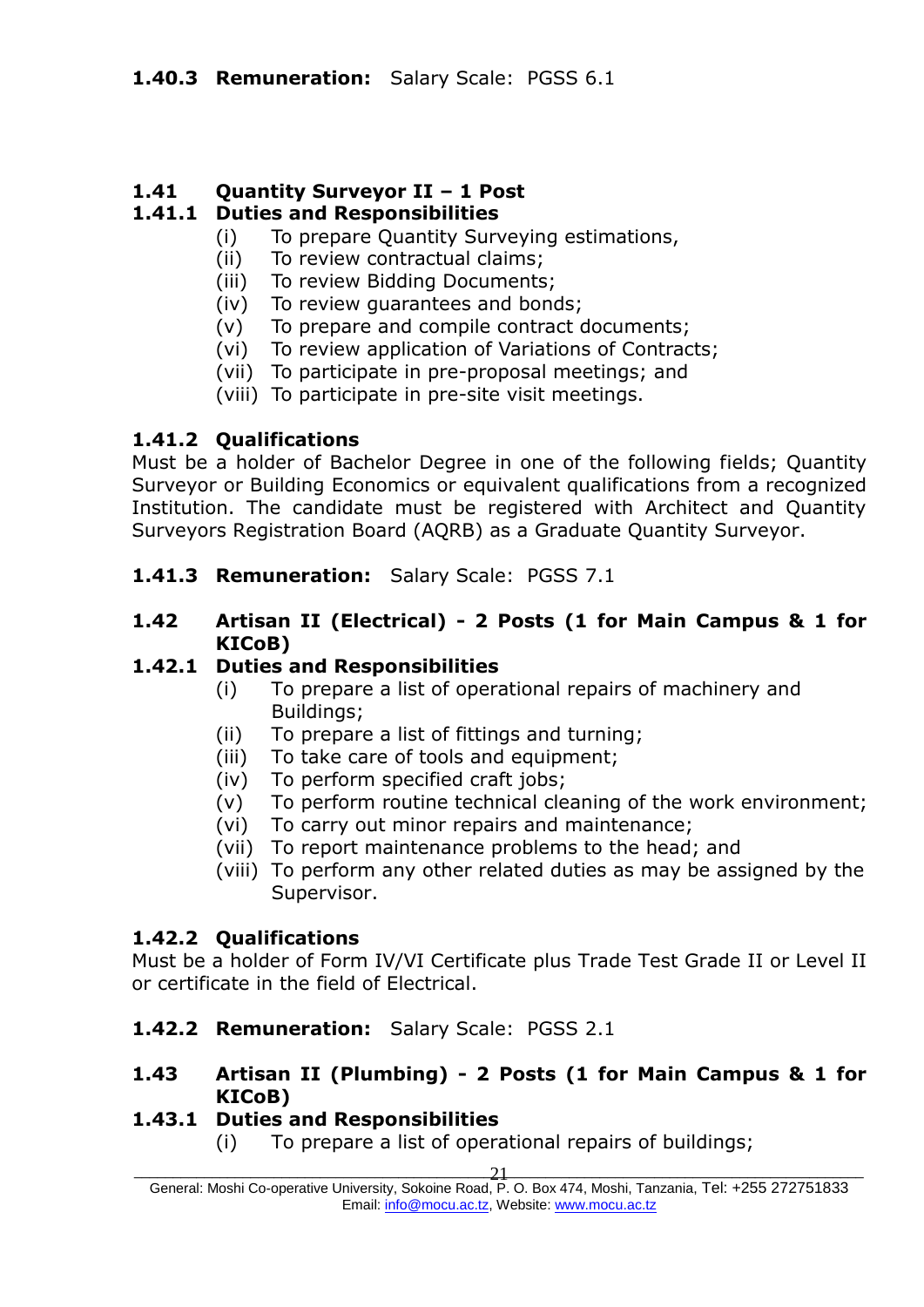- (ii) To prepare a list of fittings and turning;
- (iii) To take care of tools and equipment;
- (iv) To perform specified craft jobs;
- (v) To perform routine technical cleaning of the work environment;
- (vi) To carry out minor repairs and maintenance;
- (vii) To report maintenance problems to the head; and
- (viii) To perform any other related duties as may be assigned by the Supervisor.

#### **1.43.2 Qualifications**

Must be a holder of Form IV/VI Certificate plus Trade Test Grade II or Level II or certificate in the field of Plumbing.

**1.43.3 Remuneration:** Salary Scale: PGSS 2.1

#### **1.44 Driver II – 5 Posts (4 for Main Campus & 1 for KICoB)**

#### **1.44.1 Duties and Responsibilities**

- (i) To drive University vehicles safely;
- (ii) To maintain and keep up-to-date logbooks;
- (iii) To maintain cleanliness of the vehicles and tools;
- (iv) To ensure that valid documents are obtained prior to commencing any journey;
- (v) To ensure safety of passenger (s) during driving;
- (vi) To ensure safe-keeping of the vehicle and its tools;
- (vii) To keep motor vehicle in good running conditions and reports immediately faults and defects to head;
- (viii) To ensure vehicles are maintained as per schedules;
- (ix) To undertake minor repairs when necessary;
- (x) To check validity of insurance and road licence and report the same to the head for necessary action; and
- (xi) To perform any other related duties as may be assigned by the Supervisor.

#### **1.44.2 Qualification**

Must be a holder of Form IV/VI Certificate and a Class "C1 or E" Driving License who has attended Basic Driving Course offered by VETA or any recognized Institution. The candidate must have a driving experience of at least one year without causing an accident.

#### **1.44.3 Remuneration:** Salary Scale: PGSS 2.1

#### **1.45 Records Management Assistant II – 2 Posts**

#### **1.45.1 Duties and Responsibilities**

- (i) To receive mail from various places and sort them according to criterion;
- (ii) To register all incoming mail;
- (iii) To ensure correct distribution of files to scheduled officers for action;
- (iv) To address and dispatch letters and documents;

General: Moshi Co-operative University, Sokoine Road, P. O. Box 474, Moshi, Tanzania, Tel: +255 272751833 Email: [info@mocu.ac.tz,](mailto:info@mocu.ac.tz) Website[: www.mocu.ac.tz](http://www.mocu.ac.tz/)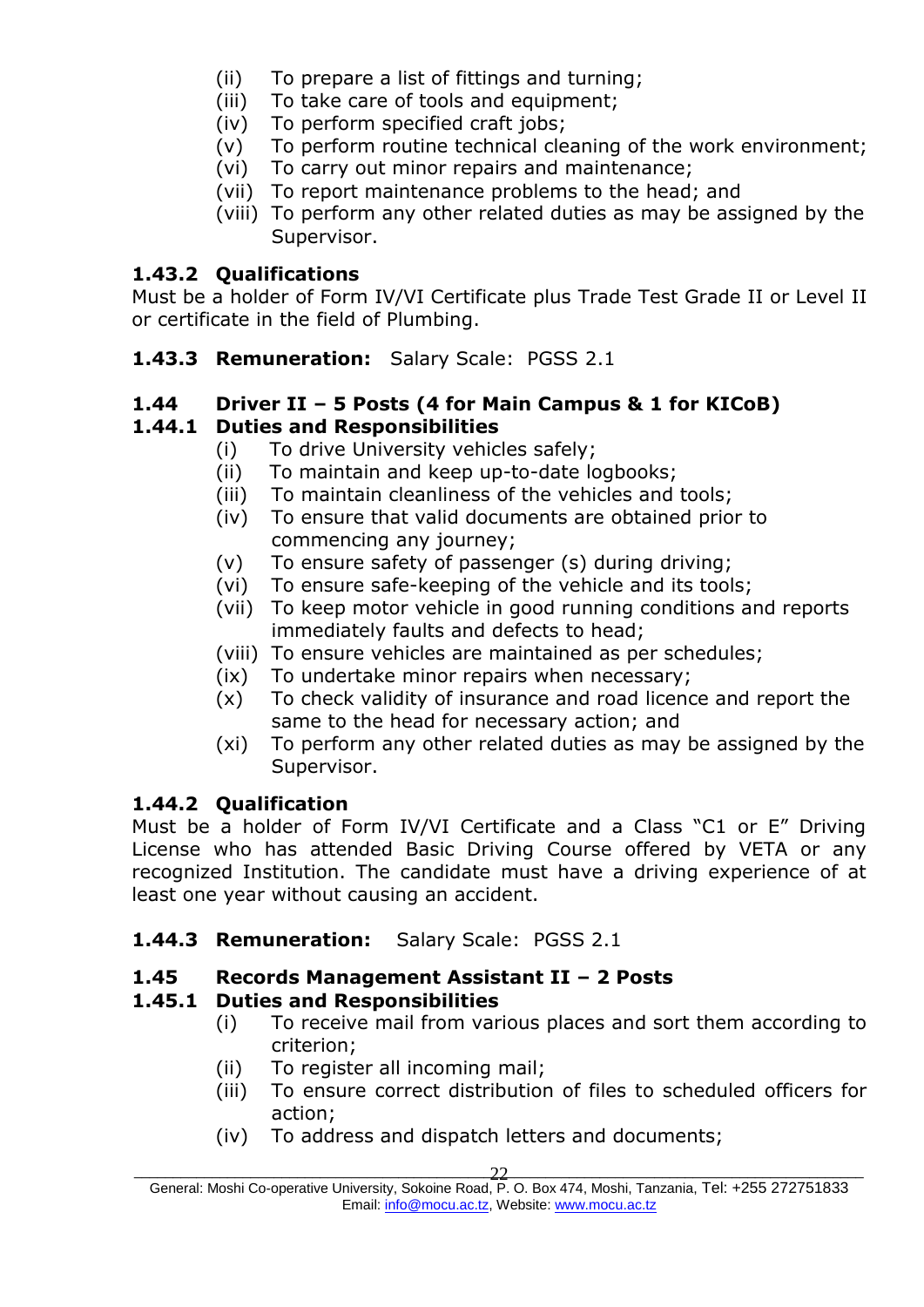- (v) To maintain a register of files sent out to or received from other officers;
- (vi) To assemble flimsy copies and files them for circulation to listed Officers, and
- (vii) To perform any other related duties as may be assigned by the Supervisor.

#### **1.45.2 Qualifications**

Must be a holder of Certificate (NTA 5) in one of the following fields; Records Management, Archives Management, Records and Archives Management or equivalent qualifications from recognized Institutions plus ICT skills.

**1.45.3 Remuneration:** Salary Scale: PGSS 3.1

#### **1.46 Personal Secretary II - 2 Posts**

#### **1.46.1 Duties and Responsibilities**

- (i) To type correspondences and non-confidential matters;
- (ii) To ensure that file copies and mail are in proper files;
- (iii) To receive and guide visitors;
- (iv) To connect calls within the exchange area and outside;
- (v) To prepare necessary records;
- (vi) To report faults on the switchboard for repairs;
- (vii) To coordinate office requirements;
- (viii) To keep diary of events and appointments;
- (ix) To ensure office orderliness and neatness;
- (x) To keep in custody confidential matters;
- (xi) To ensure that the respective office is punctually open, and;
- (xii) To perform any other related duties as may be assigned by the Supervisor.

#### **1.46.2 Qualification**

Must be a holder of form IV/VI Plus Certificate in Secretarial Studies (NTA 5) who has passed both shorthand (English) and Kiswahili (hatimkato) at a speed of 80 words per minute with computer knowledge of: Ms Word, Ms Excel, Ms Publisher, Internet and E-mail.

#### **1.46.3 Remuneration:** Salary Scale: PGSS 3.1

#### **1.47 Health Assistant II - 1 Post**

#### **1.47.1 Duties and Responsibilities**

- (i) To clean inside and outside of the premises;
- (ii) To clean the wards, medical equipment and slides containers;
- (iii) To assist patient bathing;
- (iv) To assist feeding of patients;
- (v) To send patients samples to laboratory and collect results;
- (vi) To prepare necessary equipment for wound dressing;
- (vii) To collect patients' medicine from pharmacy or store;
- (viii) To monitor and record temperature, blood pressure and purse;

<sup>23</sup>

\_\_\_\_\_\_\_\_\_\_\_\_\_\_\_\_\_\_\_\_\_\_\_\_\_\_\_\_\_\_\_\_\_\_\_\_\_\_\_\_\_\_\_\_\_\_\_\_\_\_\_\_\_\_\_\_\_\_\_\_\_\_\_\_\_\_\_\_\_\_\_\_\_\_\_\_\_\_\_\_\_\_\_\_\_\_\_\_\_\_\_\_\_\_ General: Moshi Co-operative University, Sokoine Road, P. O. Box 474, Moshi, Tanzania, Tel: +255 272751833 Email: [info@mocu.ac.tz,](mailto:info@mocu.ac.tz) Website[: www.mocu.ac.tz](http://www.mocu.ac.tz/)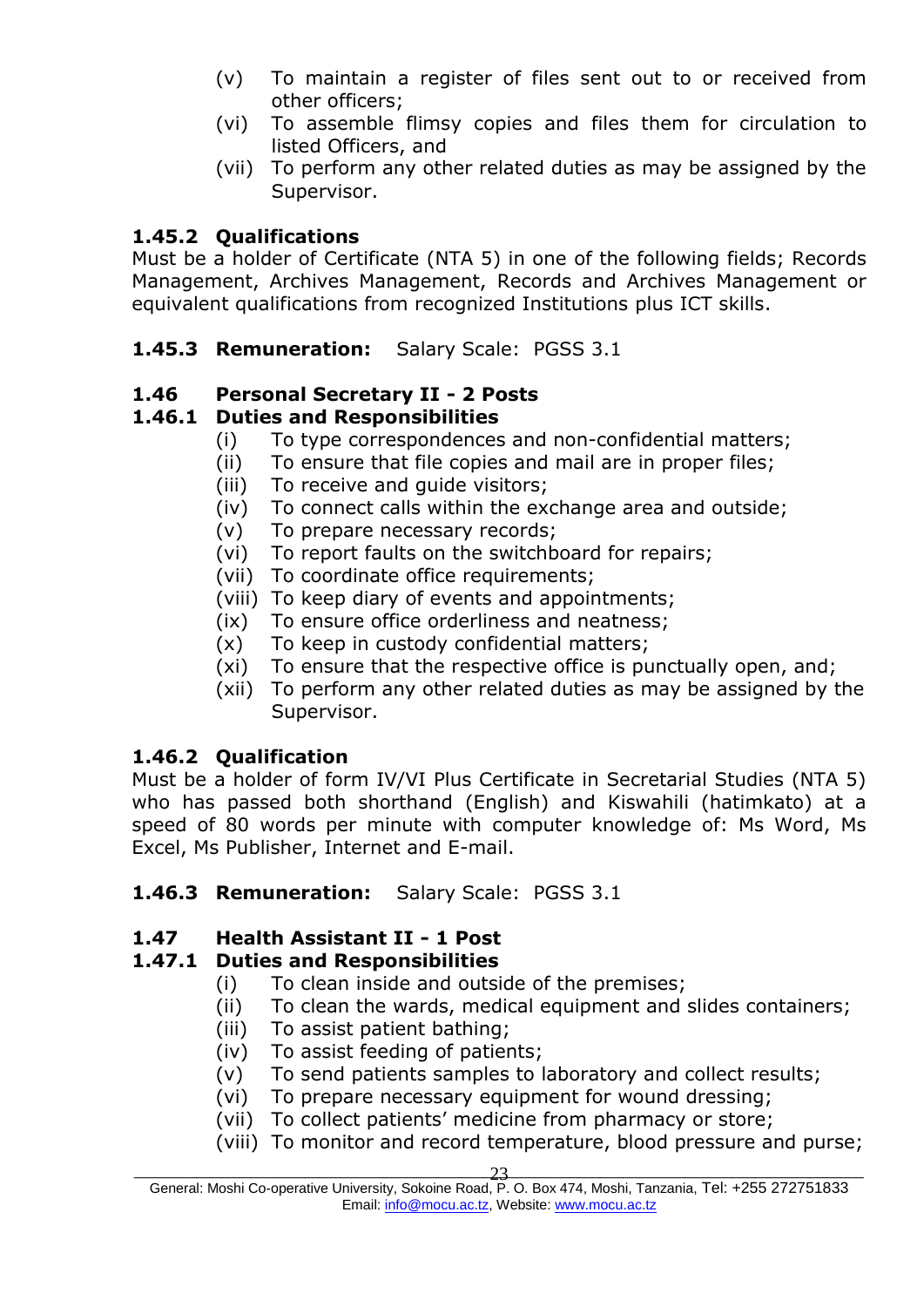- (ix) To perform general laboratory cleanliness;
- (x) To receive and keep laboratory samples, and;
- (xi) To perform any other related duties as may be assigned by the Supervisor.

## **1.47.2 Qualifications**

Must be a holder of Secondary Certificate plus one year certificate in nursing or equivalent qualifications from recognized institution.

**1.47.3 Remuneration:** Salary Scale:PMOSS 1.1

#### **1.48 Assistant Nursing Officer II - 2 Posts (1 for Main Campus & 1 for KICoB)**

## **1.48.1 Duties and Responsibilities**

- (i) To provide nursing services;
- (ii) To collect important health statistics;
- (iii) To direct and supervise junior staff;
- (iv) To provide prevention and material services;
- (v) To educate patients and the community at large in respect of their health problems;
- (vi) To understand and solve problems of patients in line with nursing ethics and general nursing services, and
- (vii) To perform any other related duties as may be assigned by the Supervisor.

## **1.48.2 Qualifications**

Must be a holder of Diploma in one of the following fields; Nursing Midwifery or equivalent qualifications from reputable Institution. Must be licensed by Tanzania Nurses and Midwives Council

**1.48.3 Remuneration:** Salary Scale:PMGSS 4.1

## **1.49 Library Officer II - 1 Post - (KICoB)**

## **1.49.1 Duties and Responsibilities**

- (i) To maintain public and staff catalogue;
- (ii) To ensure proper shelves of books and periodicals;
- (iii) To handle *inter alia* library loans, gifts and exchange;
- (iv) To administer Library records, references, and readers services;
- (v) To administer routine ordering and processing of books;
- (vi) To perform routine professional and supervisory duties;
- (vii) To deal with queries from readers, and;
- (viii) To perform any other related duties as may be assigned by the Supervisor.

## **1.49.2 Qualifications**

Must be a holder of Bachelor Degree in one of the following fields: Librarianship, Library Science, Information Studies/ library anf information science from a recognized and reputable institution plus ICT skills.

General: Moshi Co-operative University, Sokoine Road, P. O. Box 474, Moshi, Tanzania, Tel: +255 272751833 Email: [info@mocu.ac.tz,](mailto:info@mocu.ac.tz) Website[: www.mocu.ac.tz](http://www.mocu.ac.tz/)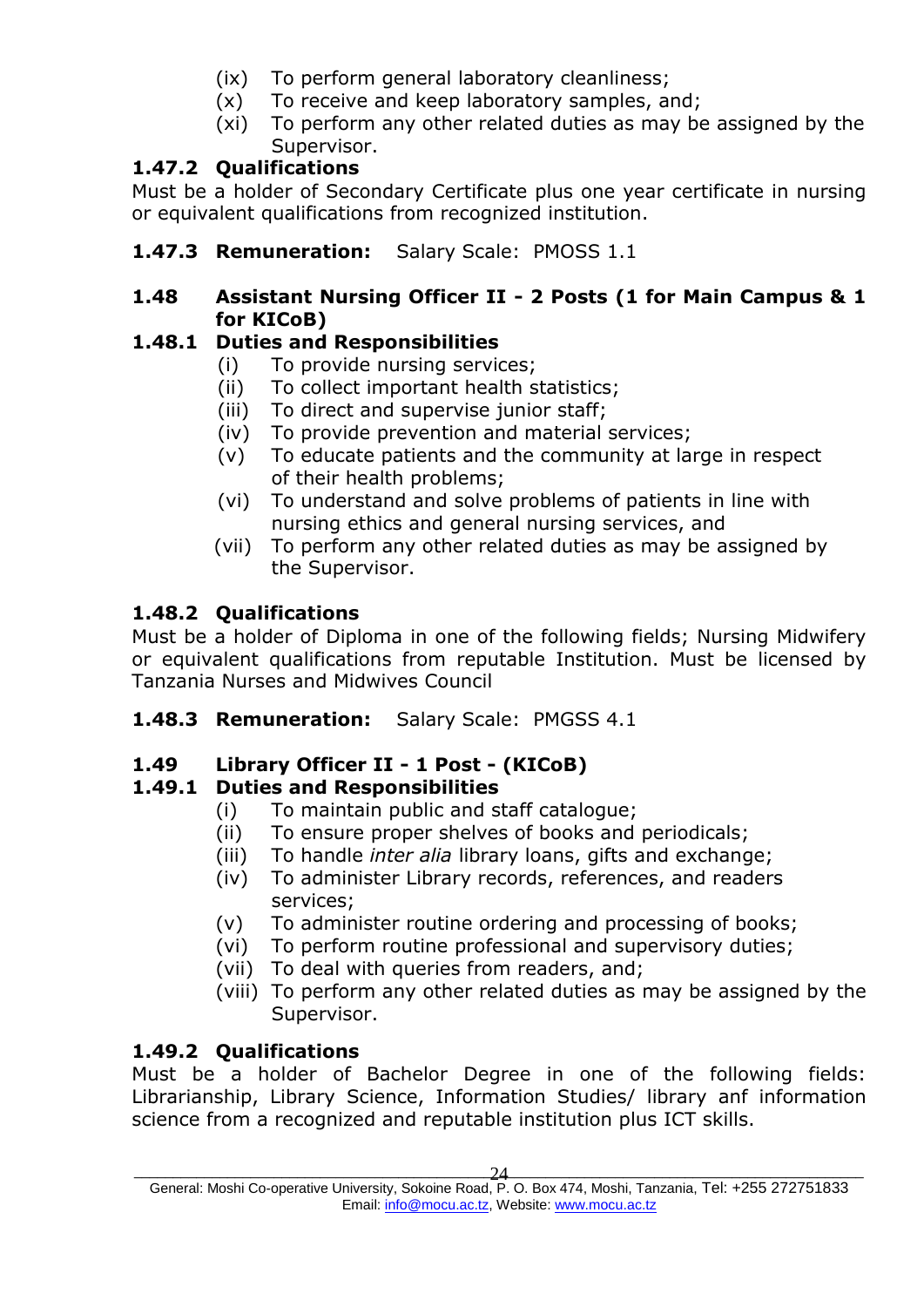#### **1.50 Library Assistant II - 1 Post**

#### **1.50.1 Duties and Responsibilities**

- (i) To manual operations in various sections of the Library;
- (ii) To lend out and receive books;
- (iii) To undertake cataloguing, indexing and assist in the acquisition and periodical functions of the Library;
- (iv) To maintain catalogue shelves and shelf reading;
- (v) To handle simple enquires from readers;
- (vi) To assist in collection of Library statistics;
- (vii) To assist in coping catalogues with CIP data; and;
- (viii) To perform any other related duties as may be assigned by the Supervisor.

#### **1.50.2 Qualification**

Must be a holder of Form IV/VI Certificates of Secondary Education with Certificate in Library and Information Studies Librarianship, Library Science, Information Studies/ library anf information science plus ICT skills.

**1.50.3 Remuneration:** Salary Scale: PGSS 3.1

#### **TERMS OF SERVICE**

Permanent and Pensionable

#### **MODE OF APPLICATION**

*All applications must be sent through Recruitment Portal by using the following* 

*address; [http://portal.ajira.go.tz/a](http://portal.ajira.go.tz/)nd not otherwise* **(This address also can be** 

**found at PSRS Website, Click** *'Recruitment Portal'***)** 

Interested candidates should apply in confidence enclosing

- (i) Detailed CV;
- (ii) Certified copy of relevant certificates and transcripts;
- (iii) Certified copy of birth certificate;
- (iv) Names and addresses of three referees;
- (v) Mode of communications E.g., Telephone and email.

#### **NOTE**

- (i) All applicants should indicate Departments/Disciplines and work station for which they apply;
- (ii) Applicants who are currently employed in the Public Service must channel their application letters through their respective employers. Non-Disclosure of such status will lead to automatic disqualification
- (iii) Applicants must have National identification number from the National Identification Authority (NIDA);

General: Moshi Co-operative University, Sokoine Road, P. O. Box 474, Moshi, Tanzania, Tel: +255 272751833 Email: [info@mocu.ac.tz,](mailto:info@mocu.ac.tz) Website[: www.mocu.ac.tz](http://www.mocu.ac.tz/)